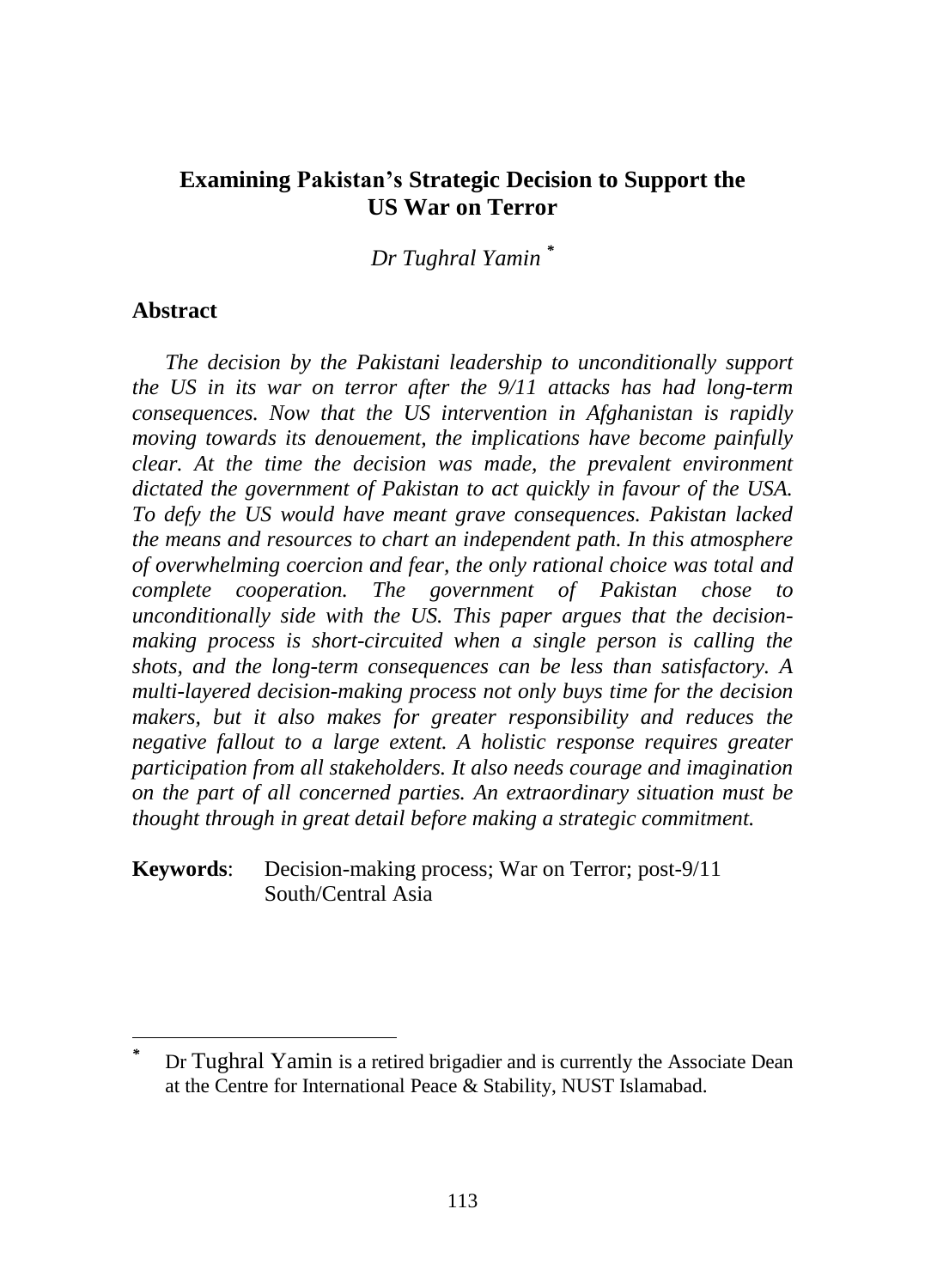## **The Decision-making Environment**

Arguably, anyone in President Pervez Musharraf"s place would have decided in favour of siding with the US in the aftermath of the 9/11 attacks. What has since become contentious is the "carte blanche" he gave to the Americans.<sup>1</sup> In hindsight, a number of questions come to mind, such as: What choices were available to the Pakistani decision-maker(s)? Was unconditional cooperation the only rational choice? Was a standard procedure for decision-making followed? Were all the *pros* and *cons* carefully considered? Can the decision be ultimately classified as slick *realpolitik* or crass appeasement?

There is no one-size-fits-all strategy in strategic decision-making. Eisenhardt and Zbaracki suggest a number of decision-making models such as rationality and bounded rationality, politics and power, and the garbage can paradigm.<sup>2</sup> President John F. Kennedy used the Executive Committee (ExComm) model of collective decision-making during the Cuban missile crisis in October 1962.<sup>3</sup> As the President and Chief of Army Staff (COAS), General Musharraf had the liberty to make unilateral decisions on matters of national security.<sup>4</sup> As a Special Forces man, he was trained to decide quickly in adverse circumstances. Some of his quick-fire choices were surely the product of gut feelings.<sup>5</sup> His lucky escapades, dash and enterprise engendered in him the confidence to make snap decisions based on his personal judgment.

After the 9/11 attacks, Musharraf was faced with a major policy decision to either support the US or remain neutral. There was no other option. Since arch-rival India was straining to side with the US, Musharraf did not have the choice to dither. India could have certainly used the advantage to influence the US stand on Kashmir and magnify its nuclear capability.<sup>6</sup> India had already offered the US strike forces three airbases in Jammu, Punjab, and Gujarat, as well as unspecified port facilities.<sup>7</sup> With a great deal of alacrity and common sense, General Musharraf decided to side with the US. It is difficult to imagine what would have happened if Musharraf had chosen to do otherwise, but it would have certainly changed the course of history.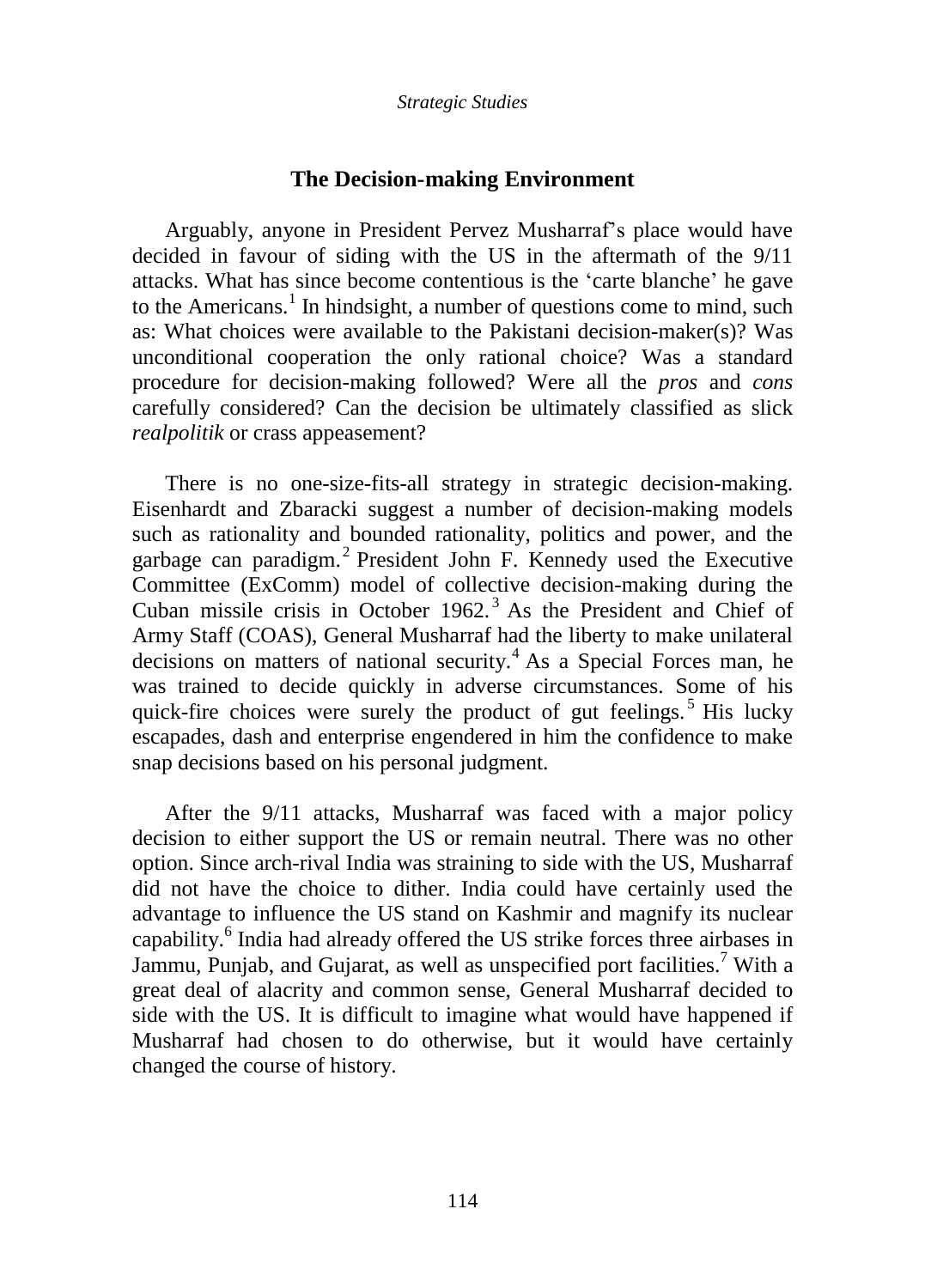### **Anatomy of Strategic Decision-making**

The first step in any kind of decision-making is to identify the problem. This is based on a thorough assessment of the situation and the prevailing environment, and an audit of the resources and time available to respond to it. In national decision-making, intelligence agencies are major input providers. Based on the available information, aides, advisors, colleagues and concerned experts provide objective and unbiased advice based on a realistic cost-benefit analysis. The principal decision-maker is then provided a set of possible options in order to make a strategic choice. An important decision is always backed up by a number of alternative strategies. $8^8$ 

General Musharraf claims that he made "a dispassionate military-style analysis" of the problem.<sup>9</sup> He consulted his corps commanders, who represent the collegiate forum of decision-making within Pakistan Army. Some claim that General Musharraf used the corps commanders' meeting simply to inform his fellow generals of his decision to side with the Americans.<sup>10</sup> The Chief of General Staff in Musharraf's time, Shahid Aziz, actually blames him for keeping the corps commanders in the dark about the volte-face on Afghanistan.<sup>11</sup> On the other hand, Lieutenant General Hamid Javaid, Musharraf"s Chief of Staff (COS), says that Musharraf did consult "his cabinet, National Security Council, GHQ, the chief justice, politicians, corps commanders, religious scholars, intellectuals and representatives of other sections of society."<sup>12</sup> One can assume that after becoming the COS in September 2001, General Javaid was too new to his job to have made any meaningful intervention himself.

It was General Musharraf"s good luck that there was no major opposition to his decision. Ordinary people heaved a collective sigh of relief for not supporting the anachronistic Taliban. The widespread feeling was that siding with the obdurate mullahs ruling Afghanistan would have invited the wrath of the Americans. However, with time, his decision to unconditionally grant concessions to the Americans without getting the necessary *quid pro quo* benefits would invite critical comments.<sup>13</sup>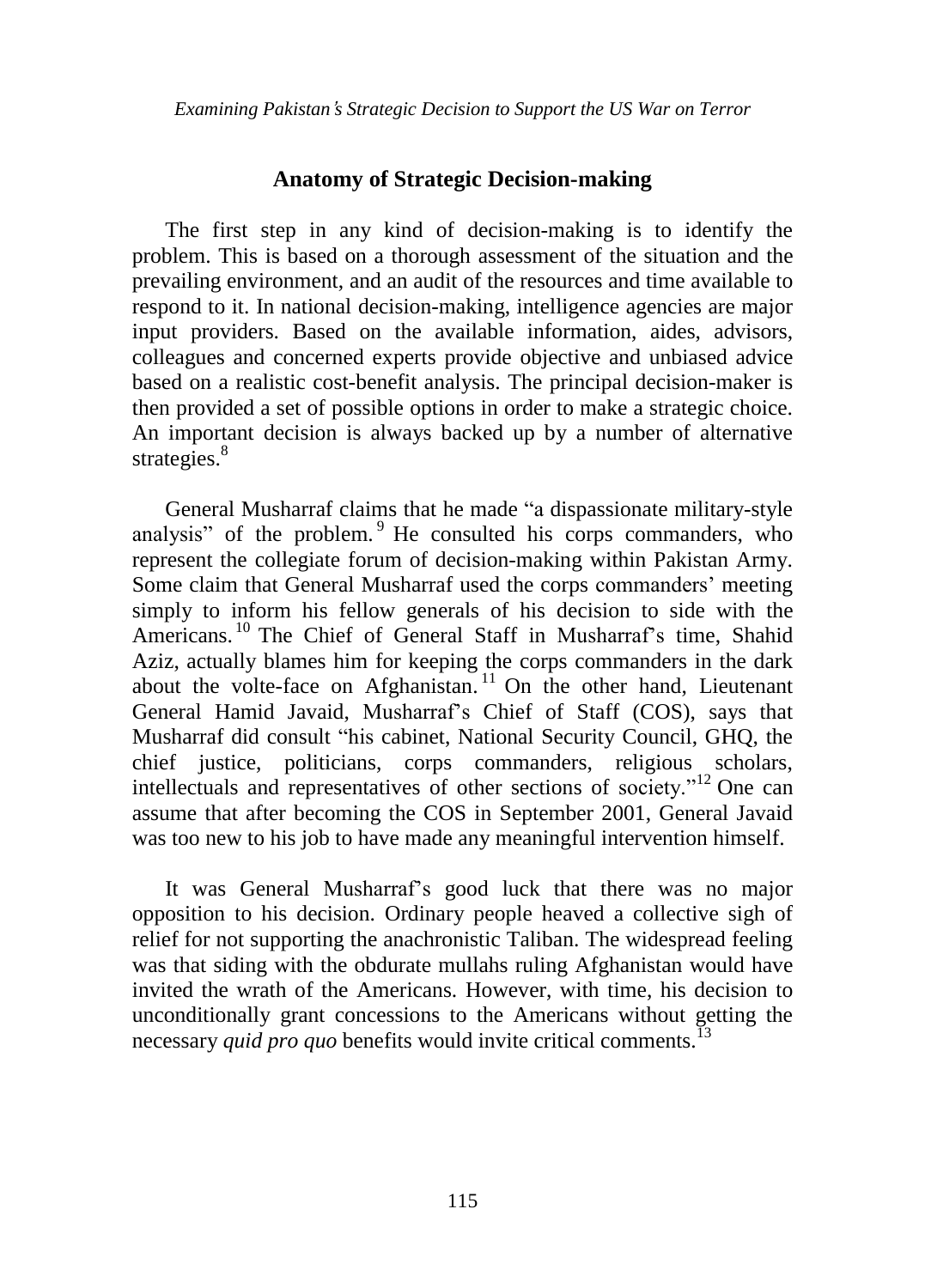#### *Strategic Studies*

In hindsight, the immense international pressure notwithstanding, General Musharraf had the means to reach out to a larger cross section of the society to make his decision to support the US plans to invade Afghanistan more meaningful and inclusive. He could have, for instance, resorted to the mechanism of a referendum or an opinion poll. A year later in 2002, he would actually legitimize his rule and give himself an automatic extension up until 2007 through a referendum. One of his predecessors, General Zia had also used the same means to continue his rule. In 1984, he made a clever political move. He did not ask his nation, whether they liked him or not. He instead asked them to endorse the process initiated by him, "to bring laws in conformity with the injunctions of Islam as laid down in the Holy Koran and Sunnah of the Holy Prophet (peace be upon him) and for the preservation of the ideology of Pakistan." He used the results of the ingeniously crafted referendum-question to extend his rule for 5 more years.<sup>14</sup> Taking a leaf from Zia, Musharraf needn"t have asked his nation, if it agreed to his decision to support the Americans or not. Instead he could have asked their opinion regarding the seven demands that he had received from the Americans. He could have got a fair indication of what was acceptable and what was not at the national level. He could have then negotiated with Americans the extent of support he was allowed to offer by his nation.

Referendums can be tricky. In July this year, the Greek Prime Minister Alexis Tsipras held a snap referendum and urged his countrymen to reject the bailout plan offered by the European Union  $(EU)$ . <sup>15</sup> The Greeks rejected the plan, but the EU refused to allow the Greeks to exit the Eurozone. Tsipras had to resign and call for early elections, for upholding the revised bail out deal. Tsipras for his heroics has become extremely popular and is likely to get re-elected.<sup>16</sup> Unlike Tsipras, Musharraf had already made the choice of supporting the Americans. He was not defying the big power like Tsipras. He only needed to know the level and degree of support that his nation was willing to provide to a big power. This could have absolved him of the criticism of selling out cheap and ignoring national interests.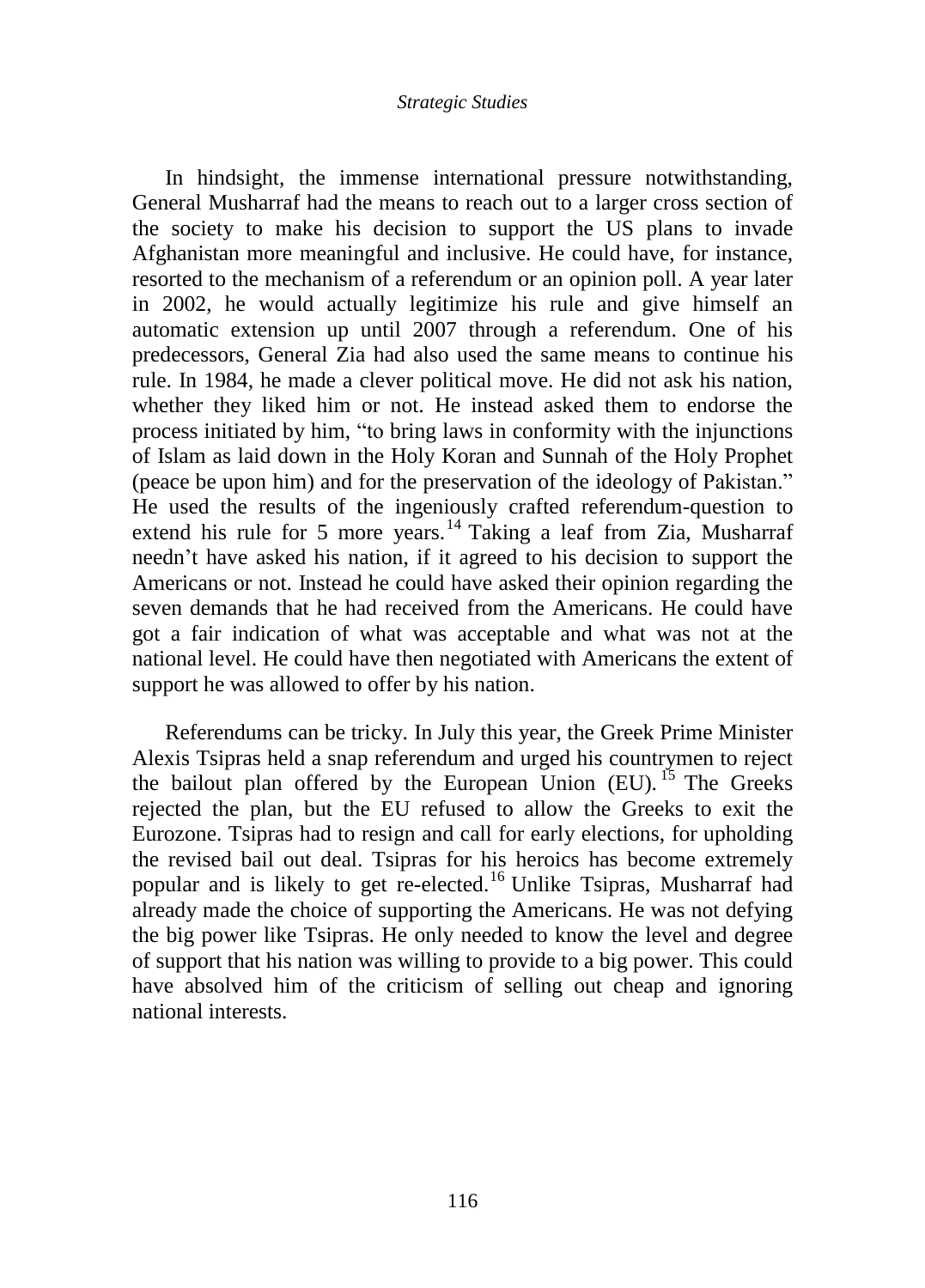## **Civil-Military Relations**

Musharraf was a surprise choice for the powerful position of COAS.<sup>17</sup> Nawaz Sharif had appointed him the army chief by superseding two senior generals, thinking that his *muhajir* (immigrant) antecedents would make him more amenable. His independent streak, however, soon brought him into a collision course with the prime minister. $^{18}$ 

Nawaz Sharif"s warming up to the Indian prime minister during the Lahore summit of February 1999 marked the beginning of the civilmilitary split. The Summit Communiqué did not mention the core issue of Kashmir.<sup>19</sup> The next dent in the relationship was the Kargil conflict. In May-July 1999, before the spring thaw, Pakistani forces had infiltrated across the Line of Control (LoC) and occupied an area of approximately 500 square miles.<sup>20</sup> To this day, it remains unclear whether or not the army chief took the prime minister fully on board before he launched the operations in Kargil.

Once the Indians recovered from the initial shock of Kargil, they aggressively used their air space and artillery to dislodge the Pakistani infiltrators, who found themselves low on supplies and without air cover. Pakistani political leadership had no appetite for an extended war and as the ground situation changed for the worse, Nawaz Sharif rushed to Washington D.C. to seek US intervention.<sup>21</sup> In a hastily called meeting held on the 4<sup>th</sup> of July holiday, President Clinton informed the Pakistani prime minister that his generals were planning a nuclear war without his knowledge. <sup>22</sup> Under pressure, Nawaz Sharif agreed to unconditionally order the withdrawal of his forces and pledged to respect the "sanctity of the LoC.<sup>23</sup> This decision proved to be unpopular, and as a result, the army felt betrayed.<sup>24</sup> The politicians and generals blamed each other for the debacle. General Musharraf"s efforts to patch up the differences with Sharif brothers and their patriarch at their Raiwind palace brought only temporary respite. $25$ 

On October 12, 1999, Nawaz Sharif in his capacity as prime minister dismissed General Musharraf from his position as COAS.<sup>26</sup> Musharraf, on his way back from an official tour of Sri Lanka, was denied permission to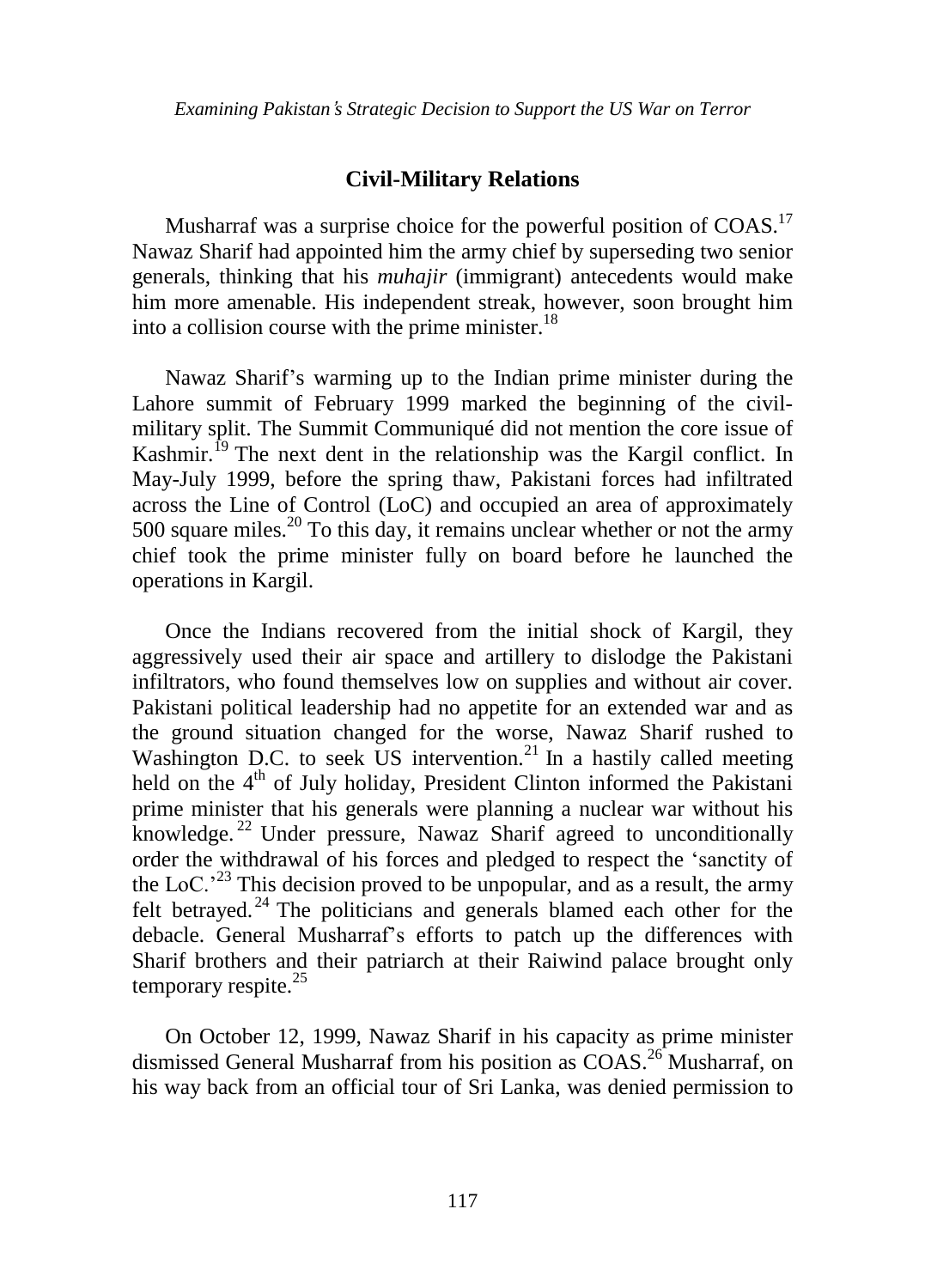land in Karachi.<sup>27</sup> His loyal generals saved the day by taking control of the situation and reversing the dismissal orders.  $^{28}$  After taking over, Musharraf vowed to set his country right.<sup>29</sup> As a 'modern' and 'progressive' man,<sup>30</sup> he would bring in 'true democracy.'<sup>31</sup> His sevenpoint agenda for reform called for "devolution of power to grassroots level."<sup>32</sup> At this juncture in history, he was hailed as Pakistan's saviour, and was expected to steer his country back from the brink of economic disaster.<sup>33</sup> Musharraf remained in power for eight years and made a number of formative decisions. The one to side with the US in their war against the Taliban/al-Qaeda would remain part of his dubious legacy.

### **The US Threat Matrix**

After the attacks on US embassies in East Africa in 1998, Osama bin Laden (OBL) and al-Qaeda became the focus of their attention. Retaliatory measures against al-Qaeda in Afghanistan ranged from missile strikes<sup>34</sup> to covert plans of snatching bin Laden from a UAE hunting party in 1998.<sup>35</sup>

Warships deployed in the Persian Gulf on August 20, 1998 carried out the cruise missile attacks against al-Qaeda's training camps in Khost.<sup>36</sup> The missiles had to pass through Pakistani airspace but for want of secrecy, the Americans did not want to inform Pakistan in advance.<sup>37</sup> To preclude the possibility of Pakistanis misjudging the missiles as an Indian attack and retaliating with nuclear weapons, then-vice chairman of the Joint Chiefs of Staff, General Ralston, was sent to Pakistan to inform the top military commander minutes before the attack that the missiles flying through their territory were American and not Indian.<sup>38</sup> The casualties in Khost included 11 Pakistanis belonging to a militant organisation operating in Kashmir. This only incited minor protests in Pakistan.<sup>39</sup> On the contrary, it hardened Mullah Omar"s resolve to not hand over bin Laden. $40$ 

After the al-Qaeda leadership sought refuge in the Taliban-controlled Afghanistan, US officials began pressuring the Pakistani government to use their influence with the Taliban to convince them to hand over  $OBL<sup>41</sup>$ The assistant secretary of state for South Asian affairs at the time was Karl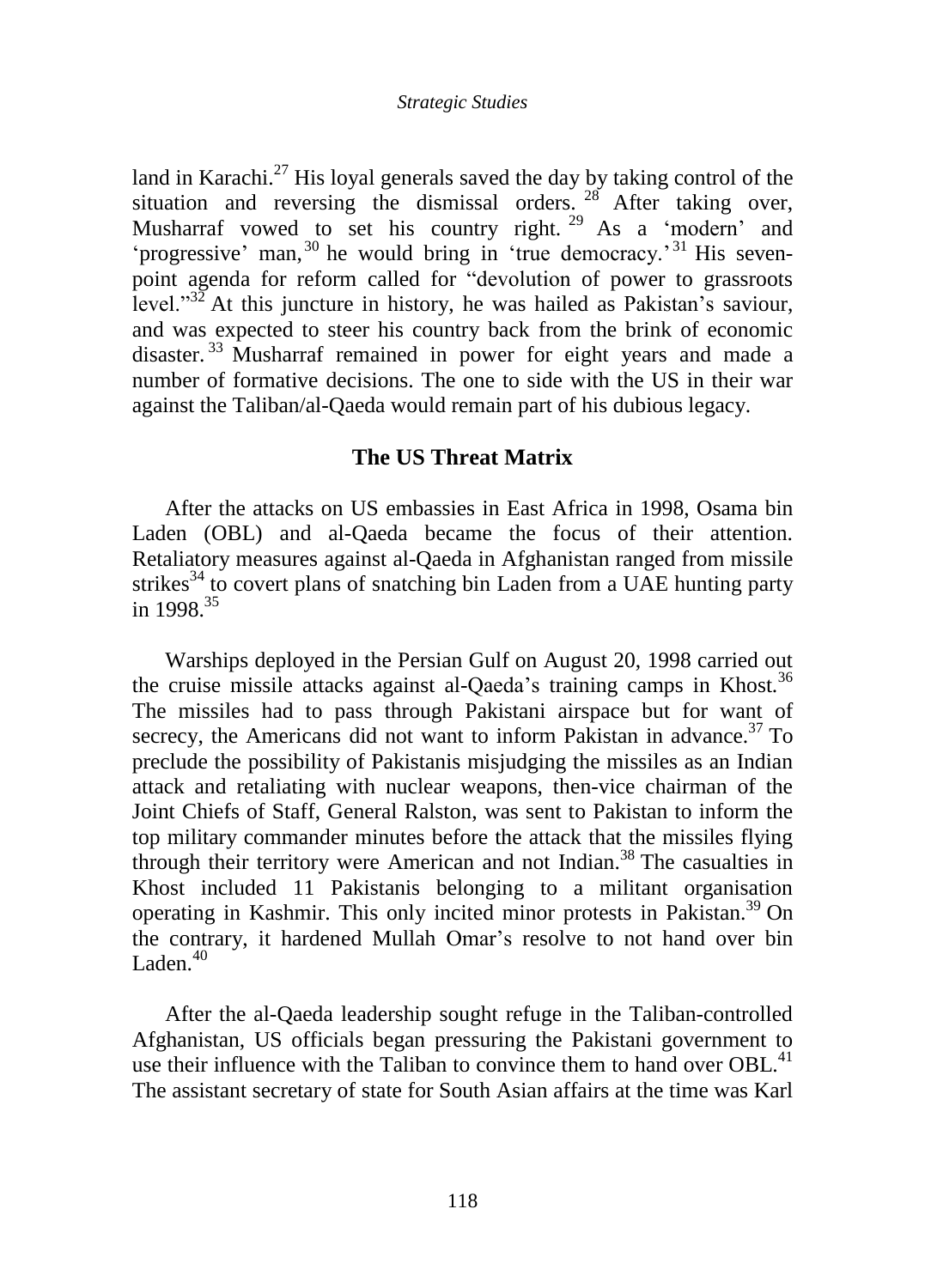Inderfurth, who visited Islamabad and pressed the then-DG ISI Lieutenant General Mahmood to track down Abu Zubaydah, the chief perpetrator of the millennium plot. Mahmood denied any knowledge of Zubaydah"s whereabouts.<sup>42</sup> In his meeting with the new president, Inderfurth ratcheted up the pressure by warning him that Washington seriously monitored Pakistan's active support to al-Qaeda and Taliban. To placate the US officials, Lieutenant General Mahmood was sent to discuss matters with the Taliban leaders in Kandahar. Mahmood found out that the Taliban were not ready to comply on the issue of handing over Osama. However, the Americans thought that Mahmood hadn't tried hard enough.<sup>43</sup> During his one-day visit to Pakistan in 2000, Clinton asked Musharraf to "use Pakistan's influence with the Taliban to get bin Laden." Next day, Musharraf told the then-under secretary of state for political affairs, Thomas Pickering, that his country had 'little leverage' with the Taliban.<sup>44</sup>

The CIA was convinced that they could reach the Taliban through General Mahmood. Mahmood quite naturally avoided the Americans and wasn"t too keen on visiting the US. He did not like being lectured about Pakistan's inability to get OBL and "hated being rebuffed when he tried to explain Pakistan's need for strategic depth."<sup>45</sup> The CIA looked for a chink in Mahmood"s armour. They worked on his profile and discovered that as a student at the Staff College, he had written a research paper on the battle of Gettysburg. When he did agree to visit his CIA counterpart in Langley, a guided tour of the battlefield at Gettysburg was added as an incentive.<sup>46</sup> The visit took place in the ill-fated month of September 2001. The conducted tour to Gettysburg was a great success,  $^{47}$  but wasn't really needed. Fate was about to intervene in the most sinister way, and Mahmood was about to become part of the quickest U-turn decisions in Pakistan's history.

### **9/11 and the Pressure on Pakistan**

Mahmood met with Director CIA George Tenet on September 9, 2001, and left him with the distinct impression that he was a Taliban sympathiser.<sup>48</sup> At the precise moment of the attacks on September 11, Mahmood was having a breakfast meeting with Porter Goss (later Director CIA) on the Capitol Hill. The meeting was hastily adjourned and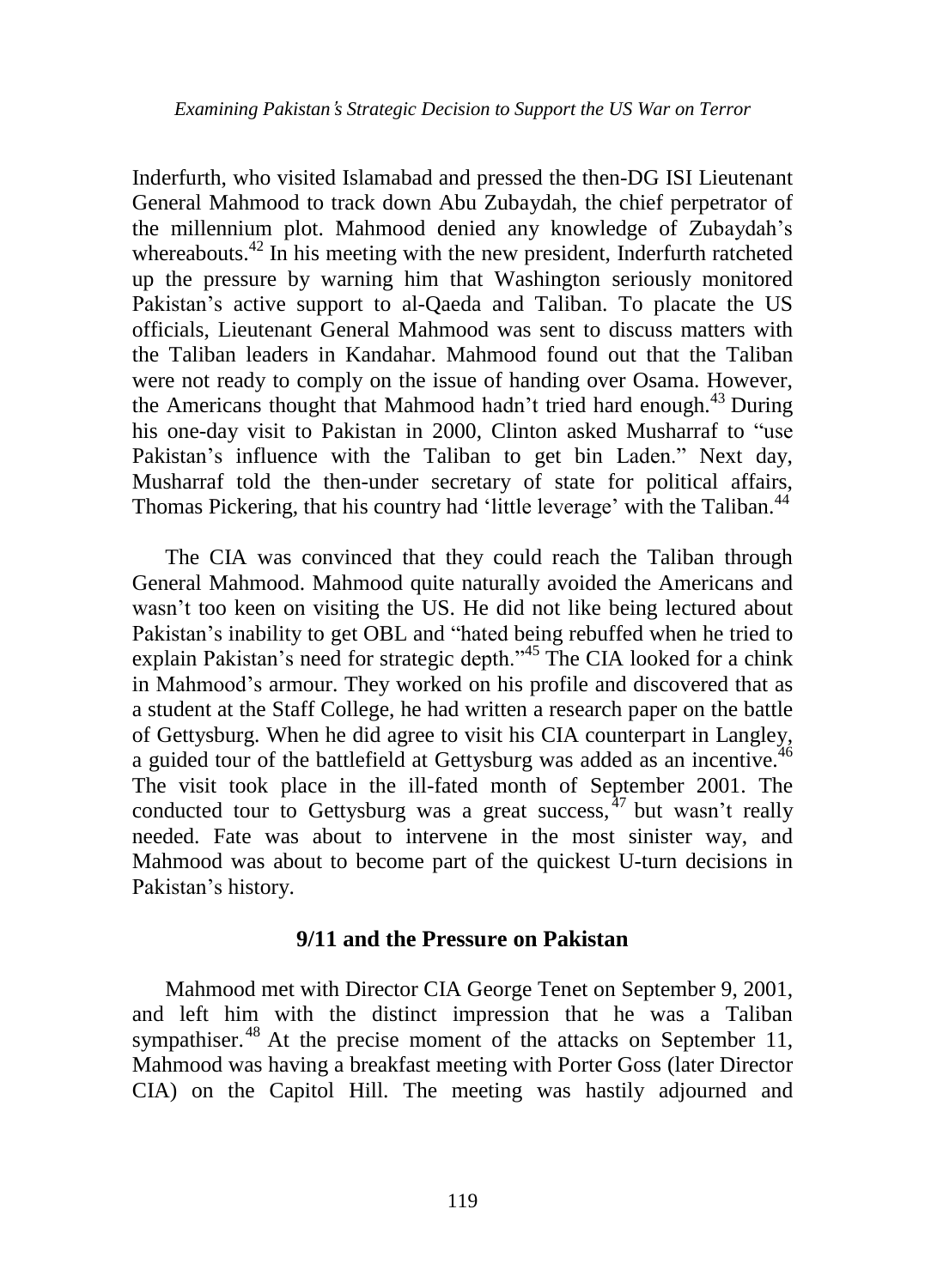#### *Strategic Studies*

Mahmood rushed back to his hotel.<sup>49</sup> As he was being driven along the Constitution Avenue, he saw the plume of smoke rising from the Pentagon building across the Potomac.<sup>50</sup> He gravely turned to the Pakistani defence attaché, and said: "It is Pearl Harbour all over again."<sup>51</sup> The next day, General Mahmood called upon Director Tenet again, only to find him in a "state of shock." Next, he was ushered into a meeting with the then-deputy secretary of state Richard Armitage and a few other State Department officials. Armitage was beside himself with rage. He was not prepared to listen to anything,<sup>52</sup> and gave him no choice: "You are either  $100$  per cent with us or 100 per cent against us."<sup>53</sup> As the Pakistani delegation was leaving, a US official startled Mahmood by swearing that a discussion was going on regarding the possible use of nuclear weapons on a target probably in Afghanistan.<sup>54</sup> Mahmood reported sombrely to Musharraf that Armitage had threatened to bomb Pakistan "back into the Stone Age" if they sided with the terrorists.  $55$  Musharraf told him to assure the Americans that they would get what they wanted. At 3 pm, Armitage held a second meeting with Ambassador Maliha Lodhi and General Mahmood. He told them that the US wanted basic logistical support and a high degree of intelligence cooperation. Mahmood assured Armitage that Pakistan would cooperate.<sup>56</sup>

On the eve of 9/11, the people of Pakistan found themselves in a state of bewilderment. The public mood was muted and sombre. Pakistani press reported the attacks in the US with black banner headlines and splashed photographs of death and carnage in Manhattan. <sup>57</sup> *The News* reported: "Unknown terrorists demolished symbols of American economic and military power – the World Trade Centre and Pentagon … in unprecedented airborne attacks involving four hijacked commercial aircrafts, killing hundreds or may be thousands of people."<sup>58</sup> A sense of personal grief was evident from reports about the fate of hundreds of Pakistanis working in the WTC.<sup>59</sup> Commentaries in Pakistani newspapers hinted at serious repercussions for any country found remotely complicit with the attacks.  $\frac{60}{1}$  In his newspaper analysis dated September 12, experienced commentator Rahimullah Yusufzai wrote that because of their close relations with the Taliban, Islamabad risked more sanctions, unless it gave up on the Taliban and helped US get bin Laden. He feared that an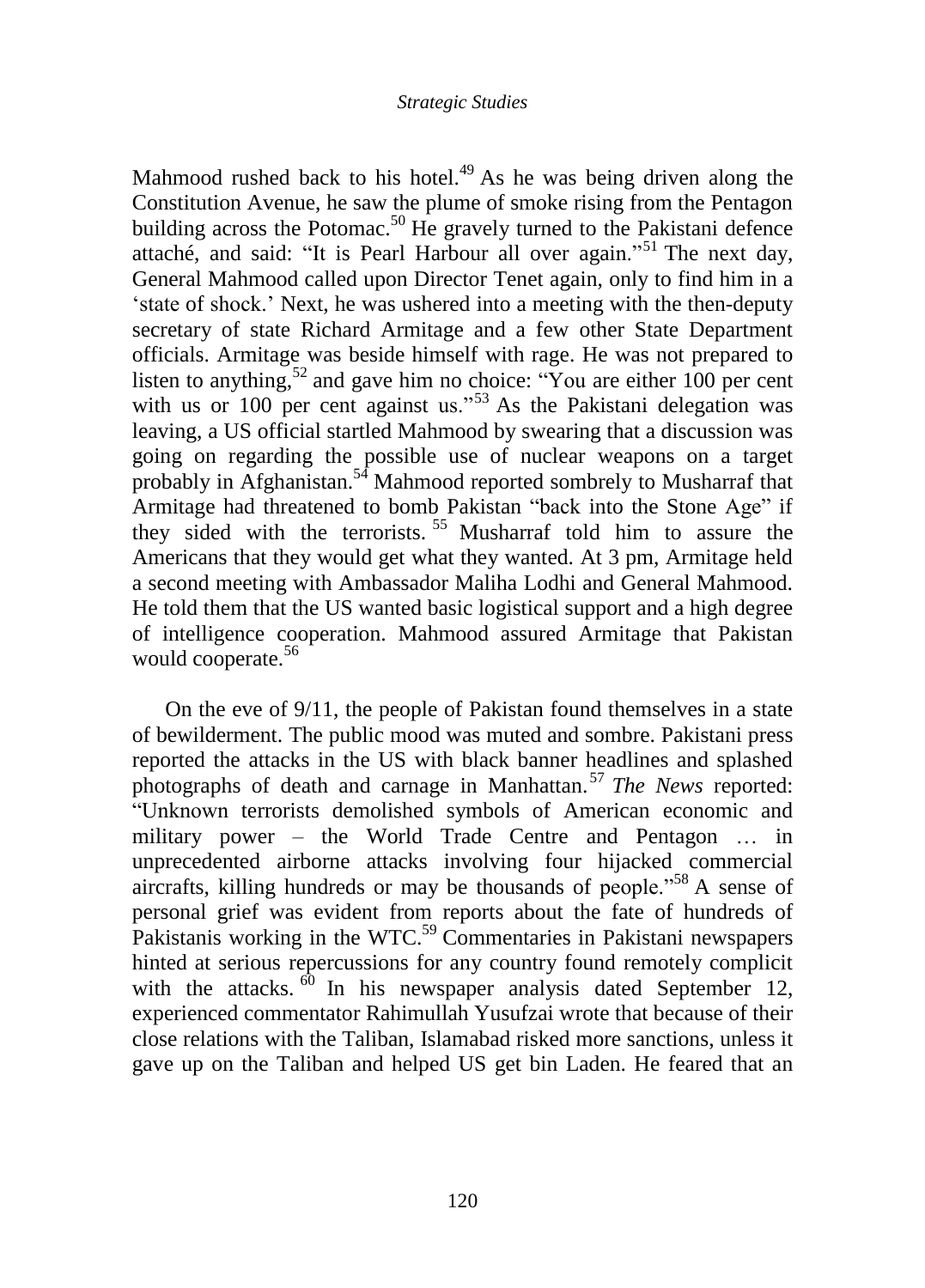attack to get bin Laden could fuel anti-US protests in Afghanistan and Pakistan, and provoke the Islamists.<sup>61</sup>

## **Pakistani Response**

Musharraf was meeting with the local corps commander in Karachi when his attention was drawn to CNN"s live transmission of the Twin Towers" bombing. He was sure then that the US would "react violently, like a wounded bear," and "if the perpetrator turned out to be al-Qaeda, then the wounded bear would come charging straight towards us." His country was the only one "maintaining diplomatic relations with the Taliban and their leader Mullah Omar." He prepared to make "an irrevocable turn from the past."<sup>62</sup>

As per foreign office advice, president Musharraf went live on TV to condemn the "vile act" and assure the Americans that his country stood by them.<sup>63</sup> The next morning, while chairing a meeting in Governor House Karachi, Musharraf was interrupted to take an urgent call from the then-US secretary of state Colin Powell, who simply wanted to know if: "You are with us or against us." The ultimatum was clear. $64$  The foreign office now braced itself for a formal list of demands from the US State Department.<sup>65</sup> A prompt letter of condolence was sent from the office of the Pakistani President to the US President, and was reproduced in the local papers on September 12. The letter "strongly condemned the terrorist attacks in New York and Washington" and called upon the world to unite in the fight against terrorism to root out "this modern day evil."<sup>66</sup>

The inputs from foreign office called for a clear and unambiguous partnership with the US. The policy of defiance was a non-starter. <sup>67</sup> Pakistan could be declared a "terrorist state" and its territory, including that of Azad Jammu Kashmir, could be attacked to eliminate "terrorist bases." This would give India a "free hand" to target Pakistan's nuclear sites. The very idea of the cost of "non-cooperation" appeared costprohibitive.<sup>68</sup> The official policy called for "cautious cooperation" in an UN-approved action against the Taliban. It was considered prudent to "join the global consensus," and "not oppose US attacks against targets within Afghanistan." The foreign office advised "a positive approach and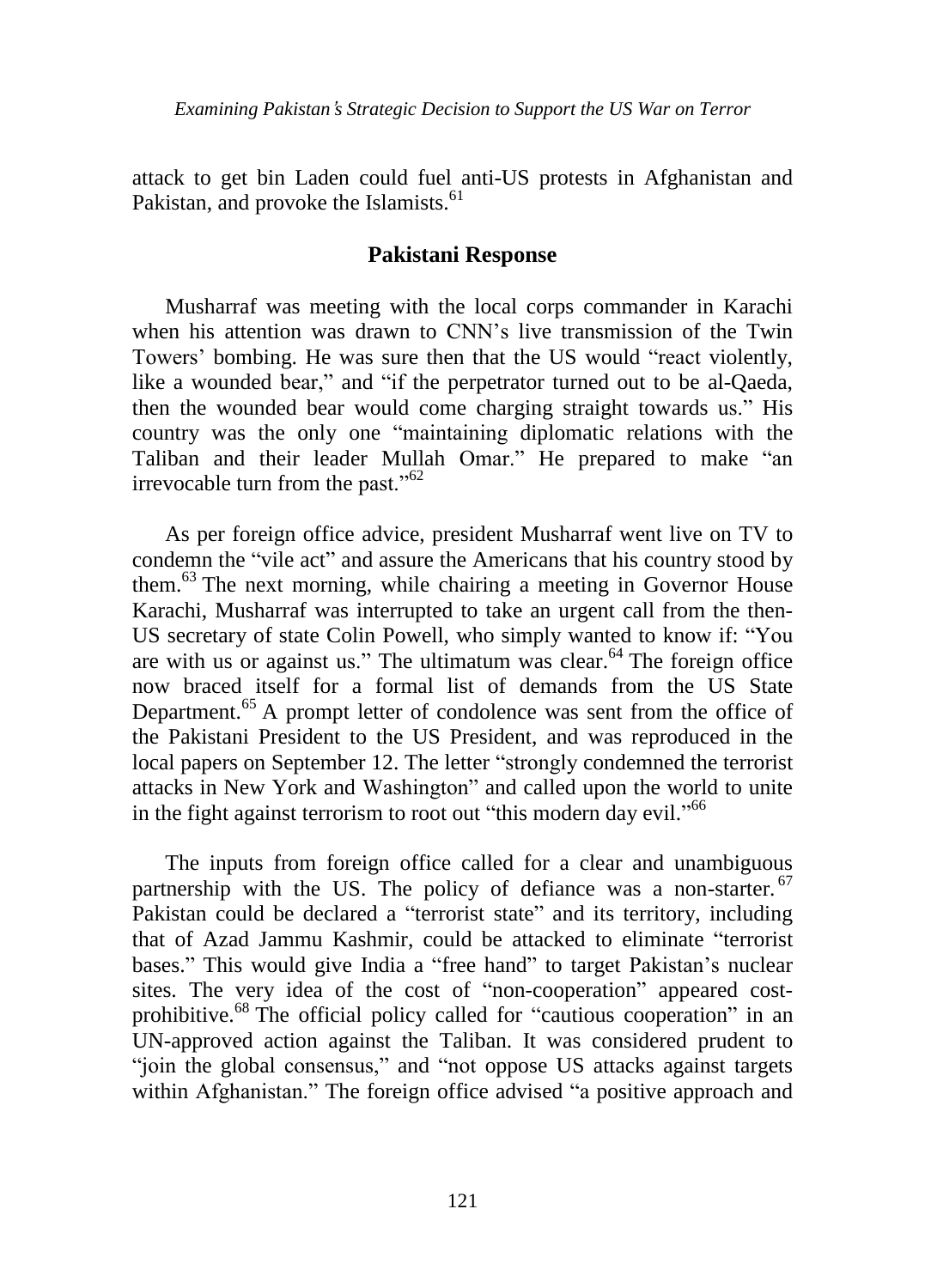### *Strategic Studies*

to negotiate details later. Such a "Yes-but" approach would allow Pakistan tactical flexibility."  $69$  If such an approach was indeed adopted, one wonders what details were worked out with the US.

In anticipation of the official demands, a high-level conclave was held in the evening of September 12 at the army chief's official residence.<sup>70</sup> The principal decision was not to defy the Americans.<sup>71</sup> On September 13, Wendy Chamberlain presented her credentials to General Musharraf and gave him a list of seven demands viz:

- 1. Stop al-Qaeda operatives at its borders and end logistical support for bin Laden.
- 2. Give the United States blanket overflight and landing rights for all necessary military and intelligence operations.
- 3. Provide territorial access to the US and allied military intelligence and other personnel to conduct operations against al-Qaeda.
- 4. Provide the US with intelligence operation.
- 5. Continue to publicly condemn the terrorist acts.
- 6. Cut off all shipment of fuel to the Taliban and stop recruits from going to Afghanistan.
- 7. Break relations with the Taliban government, if the evidence implicated bin Laden and al-Qaeda and the Taliban continued to harbour them  $^{72}$

All demands were accepted without any preconditions. General Musharraf informed the ambassador that his corps commanders were onboard.<sup>73</sup> Musharraf says he had reservations about the second and third demands, but bases were provided to the US forces for more than "logistic and aircraft recovery." Pakistani officials privately admit that small groups of US Special Forces were admitted into "operational territory in Waziristan" for counter-insurgency operations, and were allowed the use of the military base in Tarbela. At one time, the estimated presence of the US soldiers in Pakistan was between "one to three regiments."<sup>74</sup> According to the 9/11 Report, on September 13, then-US secretary of state Colin Powell informed the National Security Council (NSC) session that Pakistan had agreed to all seven demands, but Musharraf wanted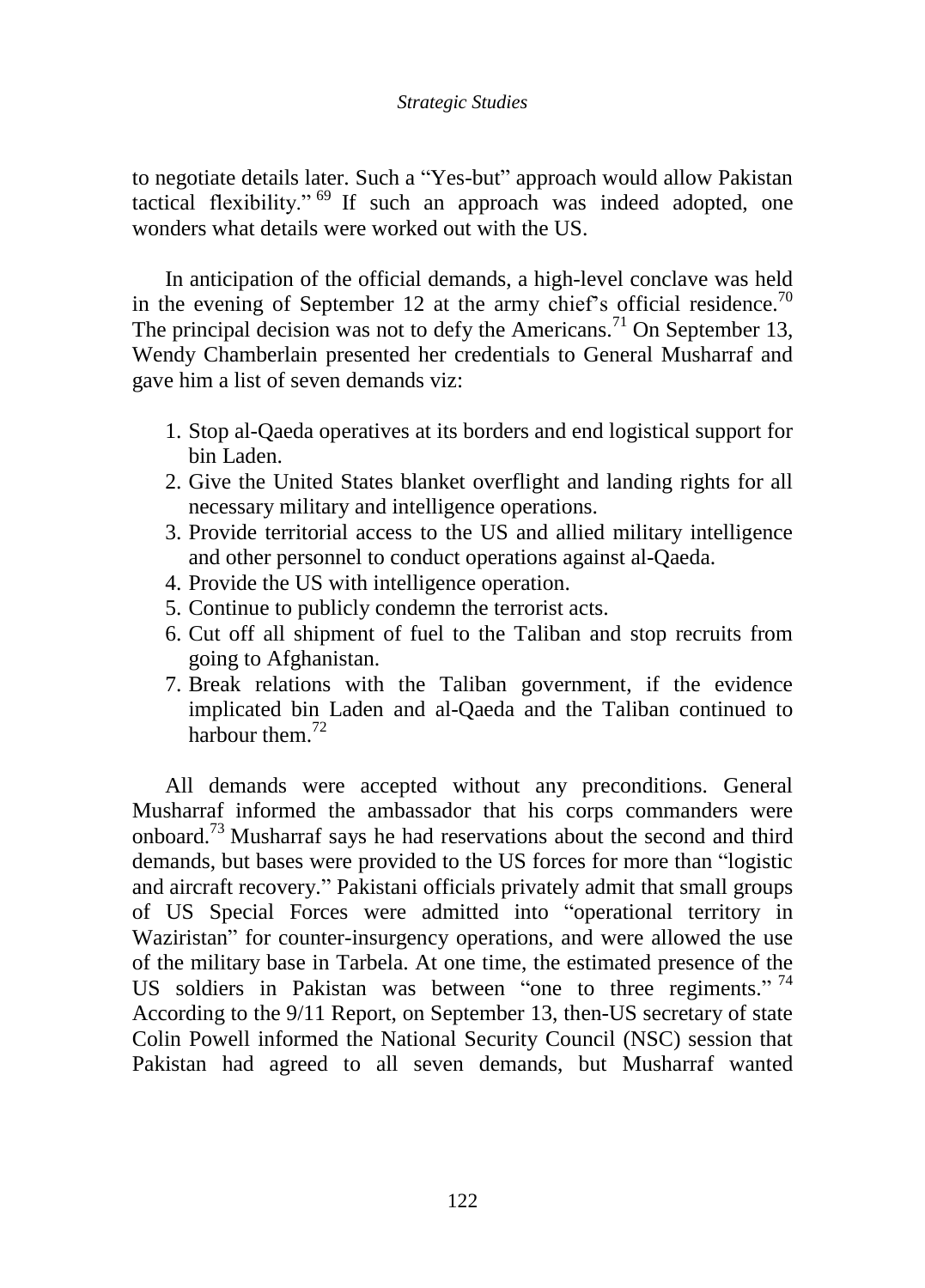*Examining Pakistan*'*s Strategic Decision to Support the US War on Terror*

substantial concessions for the "domestic price" he had to pay for his decisions.<sup>75</sup>

On September 19, Musharraf addressed the nation and explained the rationale for siding with the US. The Americans had three targets: OBL and the al-Qaeda movement, the Taliban, and international terrorism. From Pakistan they wanted intelligence-information exchange, use of airspace, and logistic support. They already had the necessary international support, including that of Muslim states. He informed the nation that he had consulted his corps commanders, politicians and prominent Pakistanis, and that he would consult the tribal leaders the next day. He admitted that the opinion was divided, but the vast majority supported him. In his assessment, only "about 15 per cent" were "tending towards emotional reactions."

He told his countrymen that India had already extended full cooperation to the US and wanted Pakistan to be declared a terrorist state. He then addressed the Indian leadership directly and told them to "layoff" as his forces were "fully prepared for a do-or-die mission."

He informed the domestic audience that his critical concerns were sovereignty, economy, strategic assets (nuclear and missiles), and the Kashmir cause. He feared that all four would be harmed if a wrong decision was made. He noted that the decision "must be according to Islam" and misplaced bravery could amount to stupidity. He appealed to his fellow countrymen to resort to "hikmat" (wisdom) and that "Pakistan comes first, everything else is secondary." To those ulema (religious leaders) that were being emotional, he drew parallels from Islam"s early history in which the Holy Prophet (PBUH) had entered into a no-war pact with the Meccans to lessen the Jewish threat. He explained his concerns about Afghanistan and the Taliban, and his efforts to convince the world leaders to not impose sanctions. He was still trying to convince the Taliban to be "wise." His government had also asked the US to provide evidence against bin Laden, but it was in the interest of Afghanistan to work with the international community instead of against them. He advised his people not to play into the hands of the enemy, which was working to harm Pakistan, which was the fort of Islam.<sup>76</sup>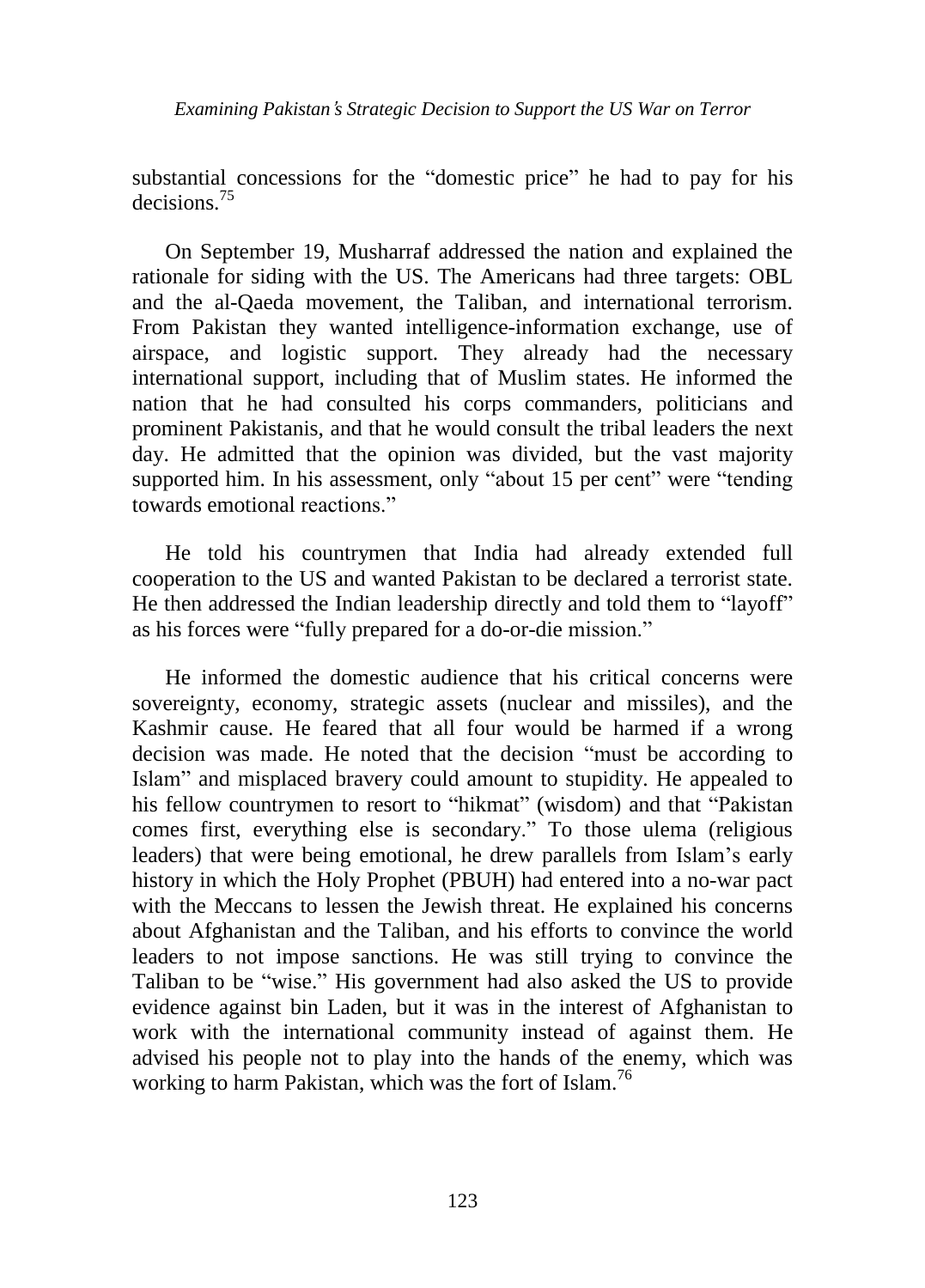### **The Taliban Unmoved**

On September 16, Musharraf sent a delegation led by General Mahmood to Kandahar to convince Mullah Omar of the futility of not handing over Osama to the Americans. After meeting with the Taliban leadership, Mahmood telephoned Armitage and gave him the gist of his meeting with Mullah Omar and members of the Afghan government. He had conveyed to them three US demands: of handing over OBL to the International Court of Justice or extraditing him; handing over or extraditing 13 of his top lieutenants; and closing down all terrorist training camps. He had added a fourth condition i.e. the opening of all "training sites for inspection by neutral international observers from the West, including the US. Mahmood felt confident that the Taliban would take the demands seriously and not choose one man against the well-being of 25 million citizens of Afghanistan.<sup>77</sup>

On September 20, President Bush repeated the demands. He wanted the Taliban leadership to turn over all al-Qaeda leaders in their country, close all training camps, hand over all terrorists to appropriate authorities, and give US full access to the training camps. There would be no negotiations and the Taliban had to "act immediately." Bush warned the war against al-Qaeda would continue until "every terrorist group of global reach has been found, stopped, and defeated."<sup>78</sup>

The Taliban leadership feared the worst, but could not convince itself that OBL was guilty of the crime. In Islamabad, the then-Taliban ambassador Mullah Abdul Salam Zaeef condemned the attacks and hoped that the perpetrators would be caught and brought to justice. In his opinion, their Saudi guest lacked "the facilities to carry out such activities." <sup>79</sup> In Kandahar, the then-Taliban spokesman Abdul Hai Mutmaen surmised that 9/11 was not the work of ordinary men, and he doubted that OBL had the resources to launch the attack.<sup>80</sup> The then-Afghan foreign minister Wakil Ahmed Muttawakil claimed that the Americans did not have credible evidence to prove Osama"s involvement and blamed the incident on their intelligence services.<sup>81</sup> Mullah Omar rejected the American demands to extradite Osama because he was not convinced that the latter could train pilots to carry out such precision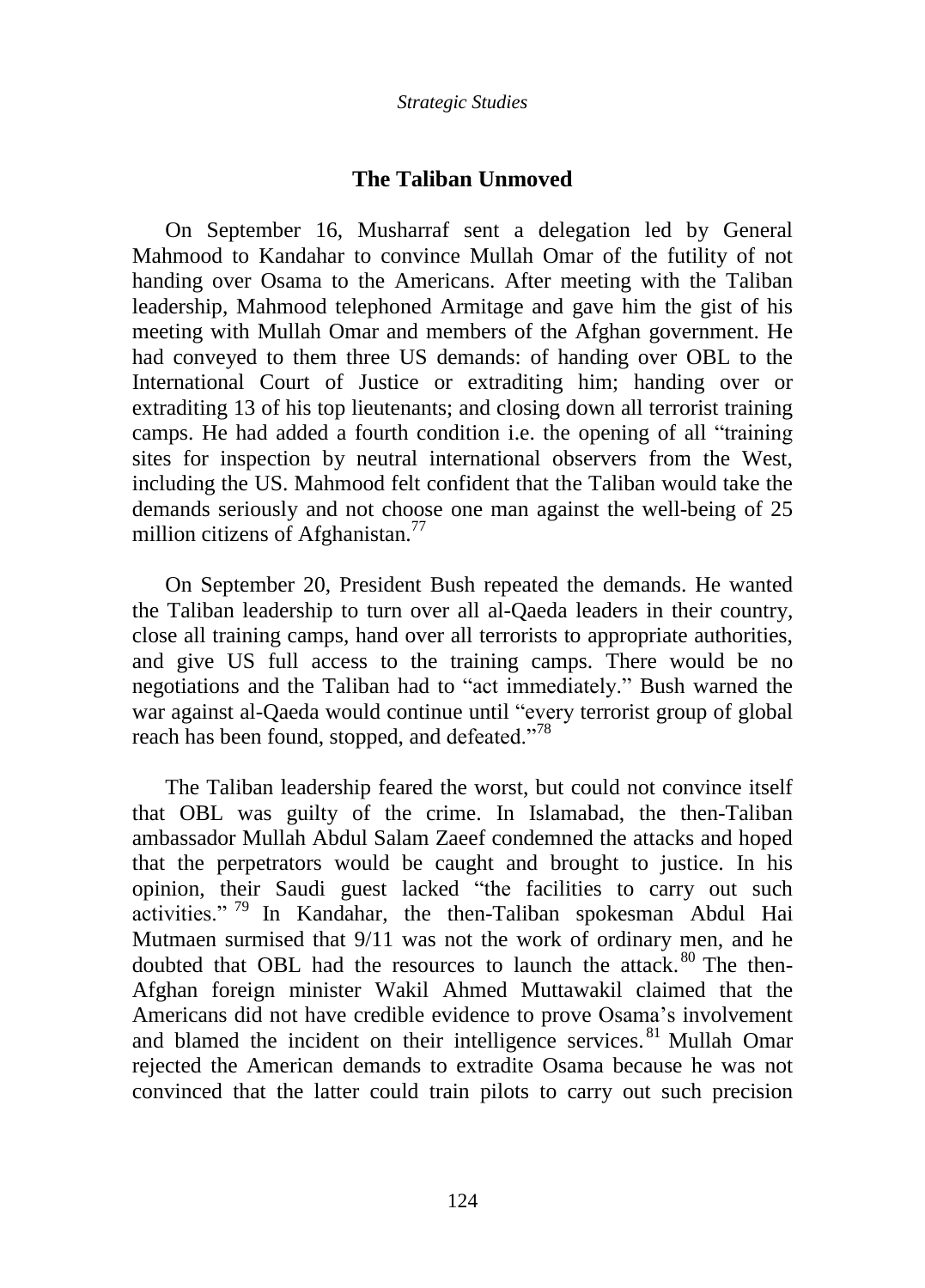attacks. In his view the Americans were blaming Osama for their own intelligence failure.<sup>82</sup>

A shurah (council) of Afghan Ulema ( religious elders) in Kabul issued a fatwa (religious edict) condemning the attacks and hoping that the Americans "would not attack Afghanistan in haste" without thorough investigations. They called upon the UN and the OIC to "conduct an independent investigation" to prevent the "undue killing of innocent people." They took note of the statement by the President of USA, in which he had declared the war in Afghanistan a crusade. This had hurt the sentiments of Muslims worldwide and "endangered the world peace." They hoped that such statements would not be repeated in the future. They called upon "Arab Muslim countries to compel OBL to leave Afghanistan willingly and shift his dwelling to some other place." Despite such entreaties, if the US decided to "attack Afghan soil and continued with its hegemony design," then it was binding upon Muslims to wage jihad against the aggressor. All Muslims, Afghans or non-Afghans, were required to render all possible logistical support and facilitation, and sharing of information with "non-Muslims during the American attack" would "be liable to death sentence."<sup>83</sup> CNN reported that the Taliban had appealed to the US the next day to not attack Afghanistan, following "inconclusive" talks with a Pakistani diplomat carrying a message to the Taliban leadership in Kabul.<sup>84</sup>

The Americans immediately started preparing for the invasion. On September 12, the US invoked Article 5 of collective defence enshrined in the NATO Treaty, making it incumbent on the Atlantic Allies to support the invasion of Afghanistan. <sup>85</sup> All the diplomatic and UN staff was withdrawn from Kabul on September  $13.^{86}$  The invasion of Afghanistan began on October 7, 2001. The Taliban couldn"t match the military might of the US and NATO forces and fled to the countryside. OBL escaped, only to be killed in the Pakistani city of Abbottabad on May 2, 2011. The war formally ended 13 years later, in December 2014. 3,500 international soldiers were killed on Afghan battlefields.<sup>87</sup> Many more Afghans and Pakistanis were killed and displaced from their homes.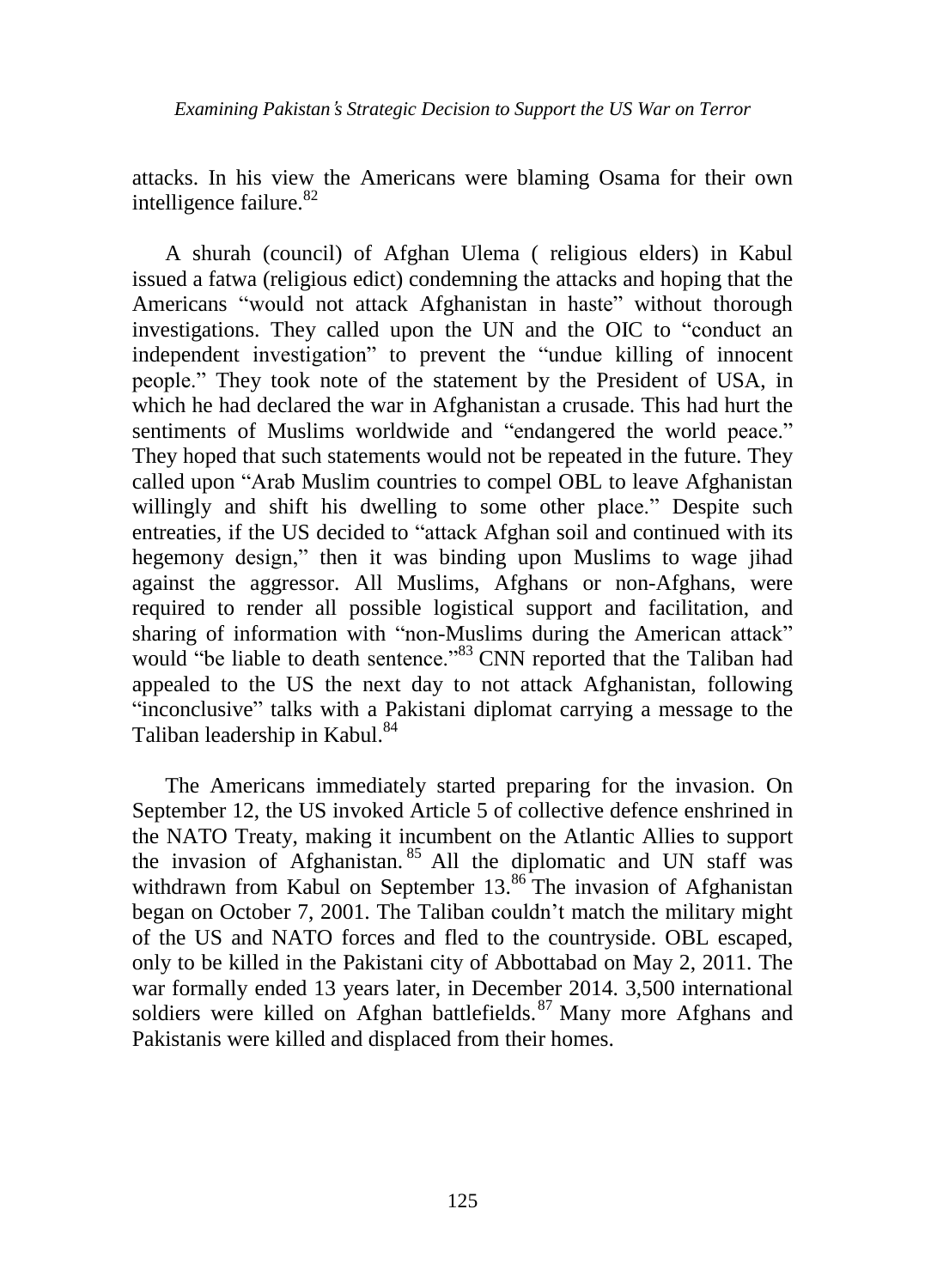### **Consequences**

The decision to side with the US to save the country and its citizens from being bombed back into the Stone Age was based on two narrow choices. General Musharraf could have either abandoned the Taliban and thrown in his lot with the Americans unconditionally, or made the cooperation conditional. <sup>88</sup> Based on his consultations with his corps commanders, cabinet members and important stakeholders, he did make a few demands, namely, no American combat troops on Pakistani soil; and US mediation on the Kashmir issue. While Americans had no issues with the first demand, they chose to ignore the second one.<sup>89</sup> There was no documentation on the understanding reached between Pakistan and the US.<sup>90</sup> This gave the Americans a choice to interpret it to their own benefit.

Pakistan paid a heavy price for these verbal understandings. After the Salala tragedy in November 2011, the government of Pakistan decided to block the NATO ground lines of communication (GLOC) and asked for a written document to legalise movement through its territory. A Memorandum of Understanding (MoU) for the transportation of non-lethal goods was signed on July 31,  $2012<sup>91</sup>$  For eight years, the Americans had used Pakistani road and rail infrastructure without paying any charges. In the ninth year, the US started paying a nominal handling fee of \$220 per container.<sup>92</sup>

Another issue left unaddressed was the legality of allowing drone raids inside Pakistani territory. Those killed in the strikes included innocent citizens uninvolved in combat. $93$  What is more regrettable is that drone strikes in FATA were being launched from the Shamsi airbase in Balochistan. Shamsi had been leased to UAE for the purposes of hunting, but was further sublet to the Americans.<sup>94</sup> The Americans were asked to vacate the base after the Salala incident.

Pakistani losses continue to mount. The military losses are calculated to be equivalent to two full-fledged infantry brigades.<sup>95</sup> The army headquarter, Pakistani naval base Mehran, and a number of other sensitive installations and personnel belonging to the military and their kin have been attacked and killed. The attack on Army Public School Peshawar on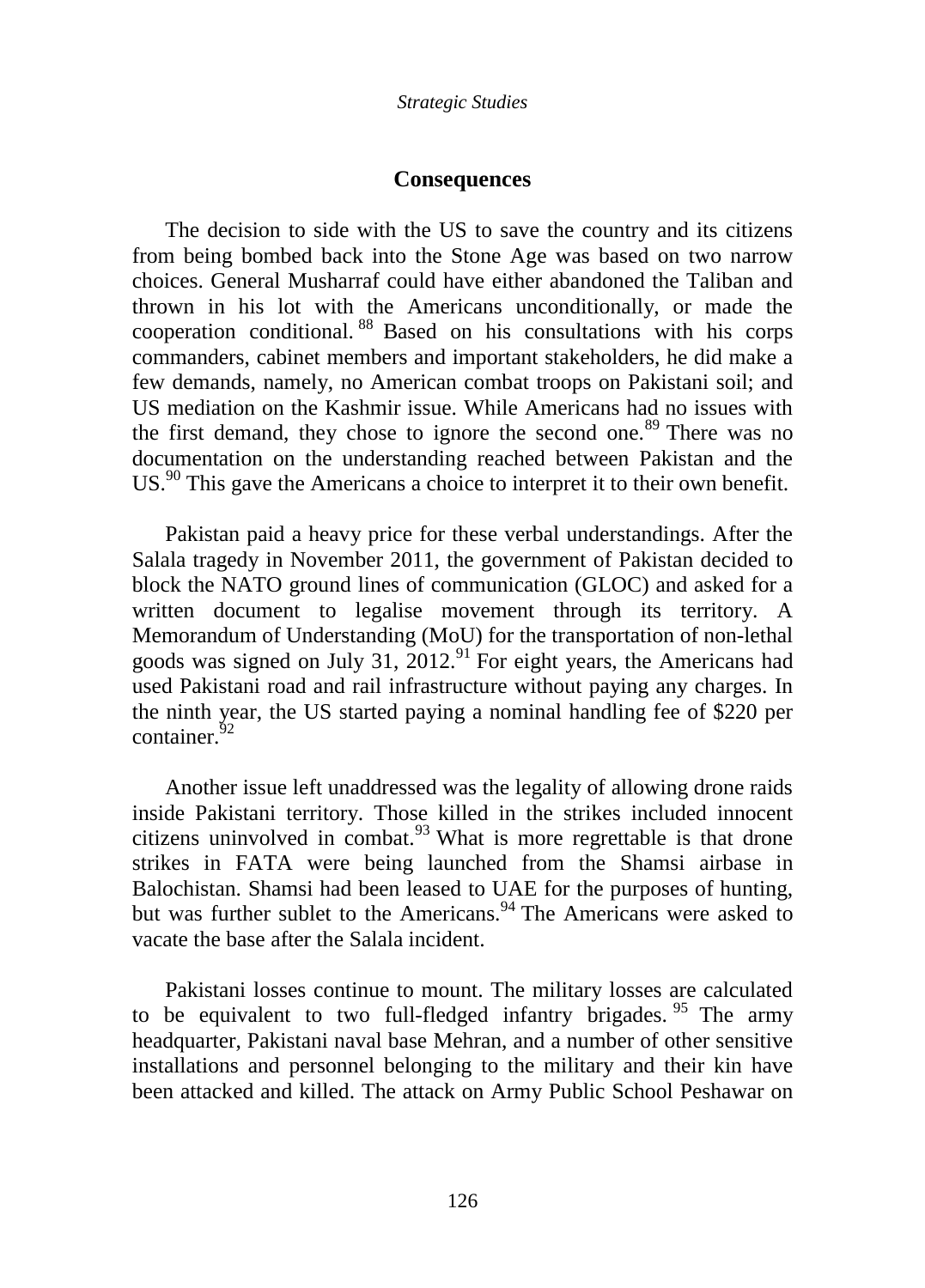December 16, 2014 was the worst incident to have happened. The police and paramilitary forces have borne the brunt of Improvised Explosive Devises (IEDs) and suicide attacks. Hundreds and thousands of civilians have been uprooted from their homes in settled and tribal areas, and have been internally displaced. Between 40,000 to 50,000 Pakistani citizens have lost their lives. A larger number of citizens have lost their means of livelihood, and have been reduced to penury and begging. The direct economic loss incurred by Pakistan is estimated to be more than \$70 billion.<sup>96</sup> This is a far greater amount than what has been doled out in terms of aid. Payments from the Coalition Support Fund for counterterrorism operations have been occasionally blocked to convey American resentment and ire. $97$ 

It took the political government nearly seven months to reopen the NATO supply routes after the Salala incident.<sup>98</sup> The Saudi demand for Pakistan's participation in the military operations against the Houthis in Yemen was referred to the parliament. This is in stark contrast to a single man making a hurried decision under tremendous pressure.

## **Conclusion**

Collective wisdom, however muddled or confused, is necessarily spread over a longer time period. This helps gain critical time in making a more nuanced judgment. There is much to learn from the post-9/11 decision-making process; the major lesson here is that the decisionmaking apparatus should not be a one-window operation, but a multilayered one. Although no one will allow a government to drag its feet indefinitely on a critical issue, all institutions of the state, or at least those directly concerned with making the strategic choices, should be involved. They must share the blame or credit equally, and accountability should be across the board. Fear of internal censure or external opprobrium should never be the main factor in making a decision. When more people are involved, they have a better perspective of the problem at hand, and the element of fear lessens. A sense of shared responsibility brings greater strength to the decision.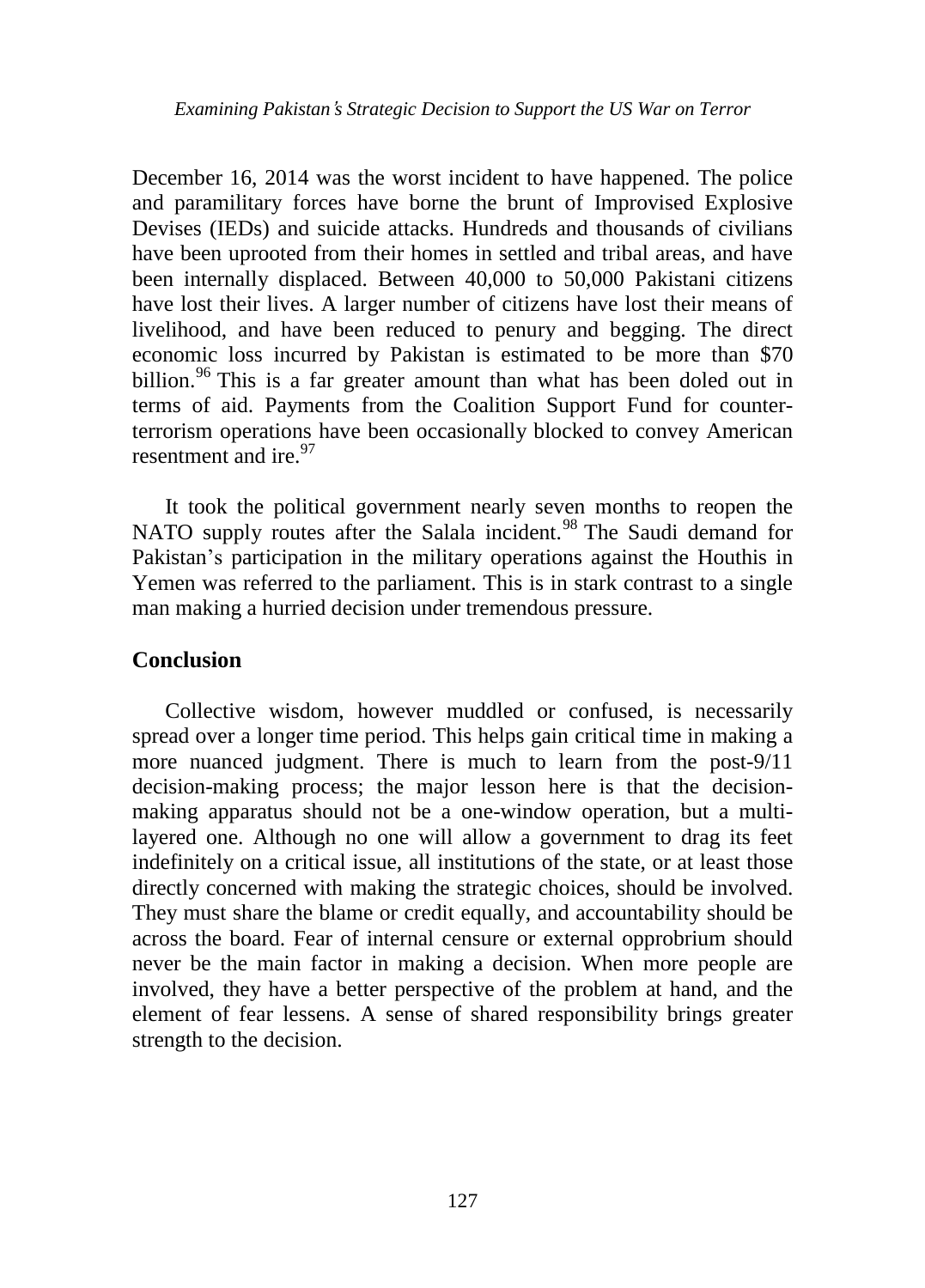#### *Strategic Studies*

The decision to support the US after 9/11 suited the prevailing environment. The only correct thing was to rethink the concessions granted once the situation had begun to stabilise. A course correction could have prevented the hopeless situation that was ultimately created.

### **Notes and References**

 $\overline{a}$ 

1. Shuja Nawaz, *Crossed Swords: Pakistan its Army, and Wars Within* (Karachi: Oxford University Press, 2008), 541.

2. Kathleen M. Eisenhardt & Mark J. Zbaracki, "Strategic Decision Making," *Strategic management Journal*, Vol 13 (19992): 17 – 37, http://www.bms.lk/download/PGD/slides/Strategic-Planning-Materials/STRATEGIC-DECISION-MAKING.pdf

3. James P. Pfiffner & John M. Goshko, "Cuban Missile Crisis: Decision Making under Pressure," *Triumphs and Tragedies of Modern Presidencies*, 185- 187, http://cspc.nonprofitsoapbox.com/storage/documents/Cuban\_Missile\_ Crisis.pdf.

4. Howard B. Schaffer & Teresita C. Schaffer, *How Pakistan Negotiates with the United States: Riding the Roller Coaster,* Washington D.C.: United States Institute for Peace, 2011, 145.

5. Abidullah Jan, *The Musharraf Factor: Leading Pakistan to its Inevitable Demise,* Lahore: Jumhoori Publications, 2006, 26-31.

6. Mehreen Zehra-Malik, "A post-9/11 state with a pre-9/11 mindset?" http://pakistaniaat.net/2011/09/a-post-911-state-with-a-pre-911-mindset/

7. Fahmida Ashraf, "Post-9/11 Trends in Indian Foreign Policy," The Institute of Strategic Studies Islamabad, www.issi.org.pk/old-site/ss\_ Detail.php?dataId=220

8. Craig W. Kirkwood, *Strategic Decision Making: Multi Objective Decision Analysis, with Spread Sheets* (Belmont CA.: Brooks/Cole, Cengage Learning, 1997), 2.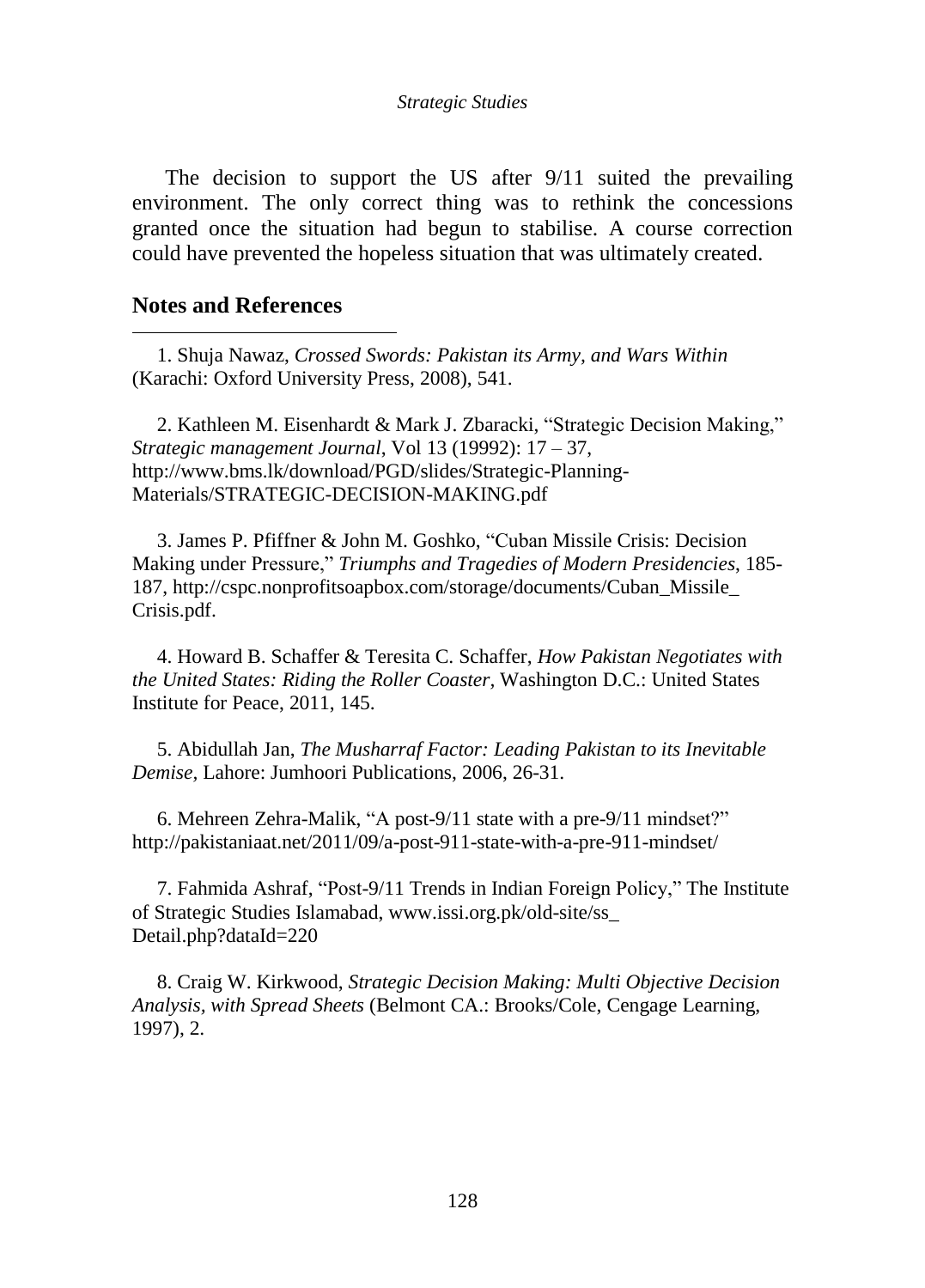*Examining Pakistan*'*s Strategic Decision to Support the US War on Terror*

9. Pervez Musharraf, *In the Line of Fire: A Memoir,* New York: Simon & Schuster, 2003, 201.

10. Schaffer & Schaffer, *How Pakistan Negotiates*, 139.

 $\overline{a}$ 

11. Kamran Yousaf, "Revelations: Ex-general accuses Musharraf of volte-face on Afghan war," *The Express Tribune*, February 5, 2013, http://tribune.com.pk/story/502851/revelations-ex-general-accuses-musharraf-ofvolte-face-on-afghan-war/

12. Tahir Khalil, "Decision to become US ally wasn"t made in the blink of an eye," *The News*, September 9, 2011, www.thenews.com.pk/TodaysPrintDetail.aspx? ID=8668&Cat=13

13. Schaeffer & Schaffer, *How Pakistan Negotiates*, 32.

14. Owen Benett-Jones, "Analysis: Musharraf"s Referendum Gamble," *BBC News*, April 5, 2002, [http://news.bbc.co.uk/2/hi/south\\_asia/1913990.stm](http://news.bbc.co.uk/2/hi/south_asia/1913990.stm)

15. Eben Blake, "Greek Debt Crisis: Prime Minister Tsipras urges "No" vote before Debt Referendum Vote," *International Business Times,* July 3, 2015, [http://www.ibtimes.com/greek-debt-crisis-prime-minister-tsipras-urges-no-vote](http://www.ibtimes.com/greek-debt-crisis-prime-minister-tsipras-urges-no-vote-debt-referendum-vote-1995620)[debt-referendum-vote-1995620](http://www.ibtimes.com/greek-debt-crisis-prime-minister-tsipras-urges-no-vote-debt-referendum-vote-1995620)

16. Nektaria Samouli & Marcus Walker, "Greek Prime Minister Alexis Tsipras Resign: Clearing Way for Elections in a bid to uphold bailout deal," *Wall Street Journal,* August 21, 2015, [http://www.wsj.com/articles/greek-prime](http://www.wsj.com/articles/greek-prime-minister-alexis-tsipras-expected-to-announce-whether-greece-will-go-to-elections-1440077601)[minister-alexis-tsipras-expected-to-announce-whether-greece-will-go-to](http://www.wsj.com/articles/greek-prime-minister-alexis-tsipras-expected-to-announce-whether-greece-will-go-to-elections-1440077601)[elections-1440077601](http://www.wsj.com/articles/greek-prime-minister-alexis-tsipras-expected-to-announce-whether-greece-will-go-to-elections-1440077601)

17. Murtaza Rizvi, *Musharraf: The Years in Power,* India: HarperCollins Publishers, 2009, 4.

18. Carey Schofield, *Inside the Pakistan Army: A Woman's Experience on the Frontline of the War on Terror,* London: Biteback Publishing, 2011, 68.

19. Stephen P. Cohen, *The Idea of Pakistan,* Washington D.C.: The Brookings Institution, 2004, 151.

20. Musharraf, *In the Line of Fire*, 91.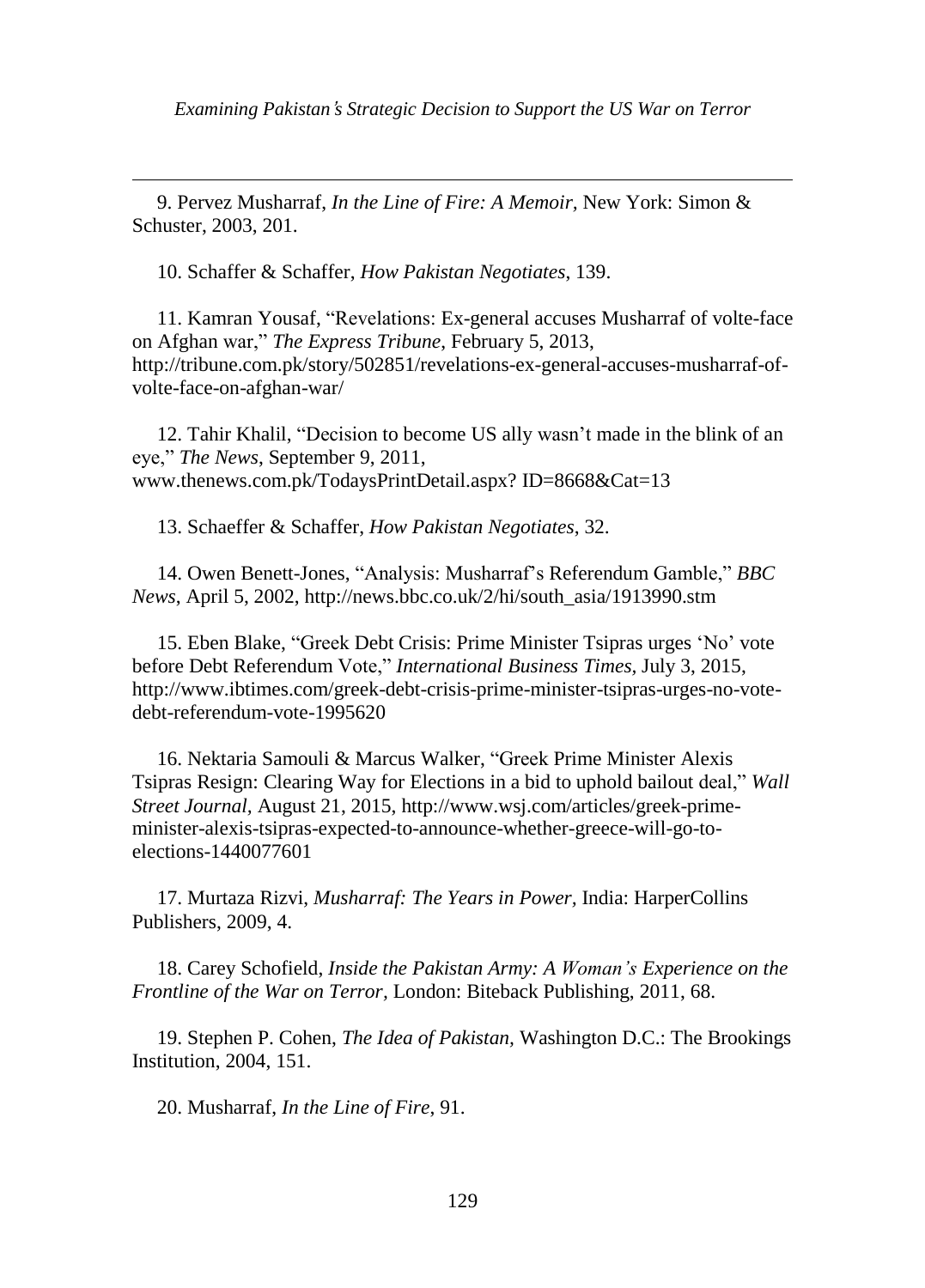21. Nawaz, *Crossed Swords*, 521.

22. This is the central thesis of Bruce Riedel, *American Diplomacy and the 1999 Kargil Summit at Blair House*, Policy Paper Series, Center of Advanced Studies, casi.ssc.upenn.edu/publications/occasional

23. Ibid., 7.

 $\overline{a}$ 

24. Brian Cloughley, *Wars, Coups & Terror: Pakistan Army's Years of Turmoil,* England: Pens & Swords, 2008, 102.

25. Nawaz, *Crossed Swords*, 524-525.

26. Ibid., 506.

27. For details about the incident read Aminullah Chaudry, *Hijacking from the Ground: The Bizarre Story of PK 805,* Author House, 2009.

28. Cloughley, *Wars, Coups & Terror*, 111-121.

29. Stephen P. Cohen, *The Future of Pakistan,* Washington D.C.: The Brookings Institute, 2011, 3.

30. Steve Coll, *Ghost Wars: The Secret History of CIA, Afghanistan and Bin Laden, From the Soviet Invasion to September 10, 2001,* PenguinBooks, 2004, 509.

31. Adrian Levy & Catherine Scott-Clark, *Deception: Pakistan, the United States and the Global Nuclear Weapon Conspiracy,* London: Atlantic Books, 2007, 292.

32. For Musharraf"s 7 point reform agenda, read Nawaz, *Crossed Swords*, 528.

33. Rizvi, *Musharraf*, xv.

34. Nawaz, *Crossed Swords*, 536.

35. Levy & Scott-Clark, *Deception*, 292.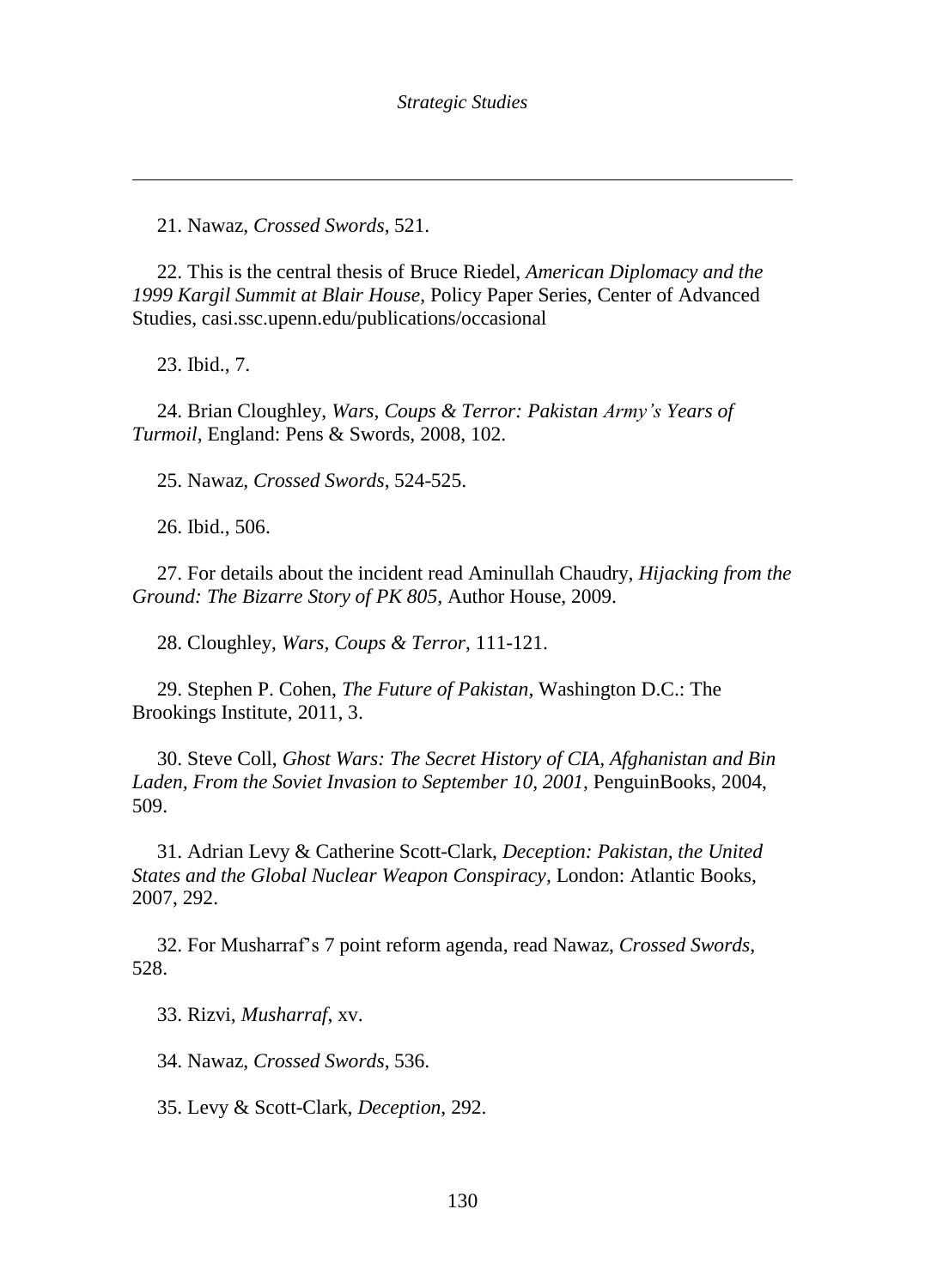36. 9/11 Commission Report: Final Report of the National Commission on Terrorist Attacks upon the United States, Official Government Edition, U.S. Government Printing Office Internet: bookstore.gpo.gov, 116-117.

37. Bill Clinton, *My Life,* New York, Alfred A. Knopf, 2004, 799.

38. Clinton, *My Life*, 799.

 $\overline{a}$ 

39. Hasan Abbas, *Pakistan's Drift into Extremism: Allah, the Army, and America's War on Terror,* New Delhi: Pentagon Press, reprinted 2007, 164.

40. U.S. Embassy (Islamabad), Cable, "TFXX01: Afghanistan: Reaction to U.S. Strikes Follows Predictable Lines: Taliban Angry, Their Opponents Support U.S.," August 21, 1998, Secret, 8. *National Security Archive Electronic Briefing Book No. 253: 1998 Missile Strikes on Bin Laden May Have Backfired Extensive 1999 Report on Al-Qaeda Threat Released by U.S. Dept of Energy*,www.gwu.edu/~nsarchiv/NSAEBB/NSAEBB253 /index.htm

41. Richard A. Clarke, *Against All Enemies: Inside America's War on Terror,* New York: Free Press, 2004, 279.

42. Bruce O. Riedel, *Deadly Embrace: Pakistan America and the Future of Global Jihad*, Washington D.C: The Brooking Institute, 2011, 64.

43. Levy & Scott-Clark, *Deception*, 292 and 293.

44. Ibid., 512.

45. Col (retd) David Smith, "The 2001-2002 Standoff: A Real-Time View from Islamabad," in Zachary S. Davis ed., *The India – Pakistan Military Standoff: Crisis and Escalation in South Asia,* New York: Palgrave Macmillan, 2011, 189.

46. Ibid., 510.

47. Ibid., 513.

48. George Tenet with Bill Harlow, *At the Center of the Storm: My Years at the CIA,* HarperCollins Publishers, 2007, 141-142.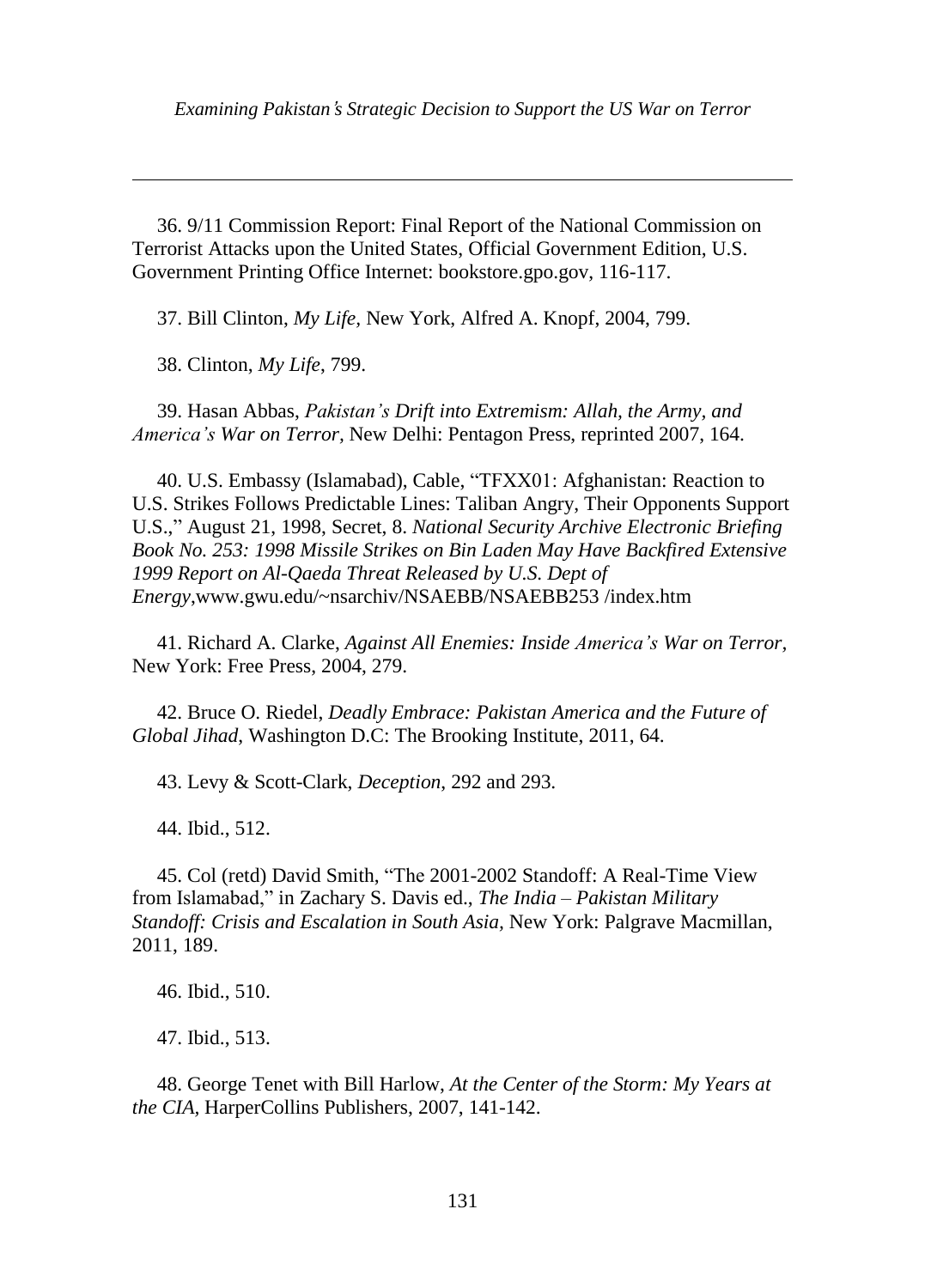49. Nawaz, *Crossed Swords*, 539.

 $\overline{a}$ 

50. Tenet, *At the Center of the Storm*, 162.

51. Interview with Brigadier S.M. Mujtaba, Pakistan"s Defence Attaché in Washington D.C. at the time of the 9/11 incidents, December 25, 2011.

52. Nawaz, *Crossed Sword*, 539.

53. Owen Bennett Jones, *Pakistan: The Eye of the Storm,* New Delhi: Viking, 2002, 2.

54. Nawaz, *Crossed Sword*, 539. Brig Mujtaba the DA expresses his ignorance about this particular incident.

55. Musharraf, *In the Line of Fire*, 201.

56. Bennett Jones, *Eye of the Storm*, 2.

57. "Suicide attacks in the US kill thousands, causes damage worth billions of dollars: Hijackers ram aircraft into WTC in New York, and the Pentagon, car bomb explosion outside the State Department. Airports closed, White House and all important buildings evacuated," *Jang* (Urdu), September 12, 2001. Entire page 7 and part of page 6 was devoted to photographs of attacks on New York and Washington.

58. Amir Mateen & Azim M. Mian, "Thousands killed; Pentagon in flames; None claims responsibility; Bush vows to retaliate – Doomsday for US: World expresses shock; air space sealed; Trade Centre demolished; Osama being targeted; US attack on Afghanistan feared; Taliban deny involvement, *The News*, September 12, 2001.

59. "500 Pakistanis were in WTC," *The News*, September 12, 2001.

60. Imtiaz Alam, "Comment: Grave Repercussions for the Muslim World," *The News*, September 12, 2001.

61. Rahimullah Yusufzai, "Analysis: US Attack on Afghanistan may provoke Islamists," *The News*, September 12, 2001.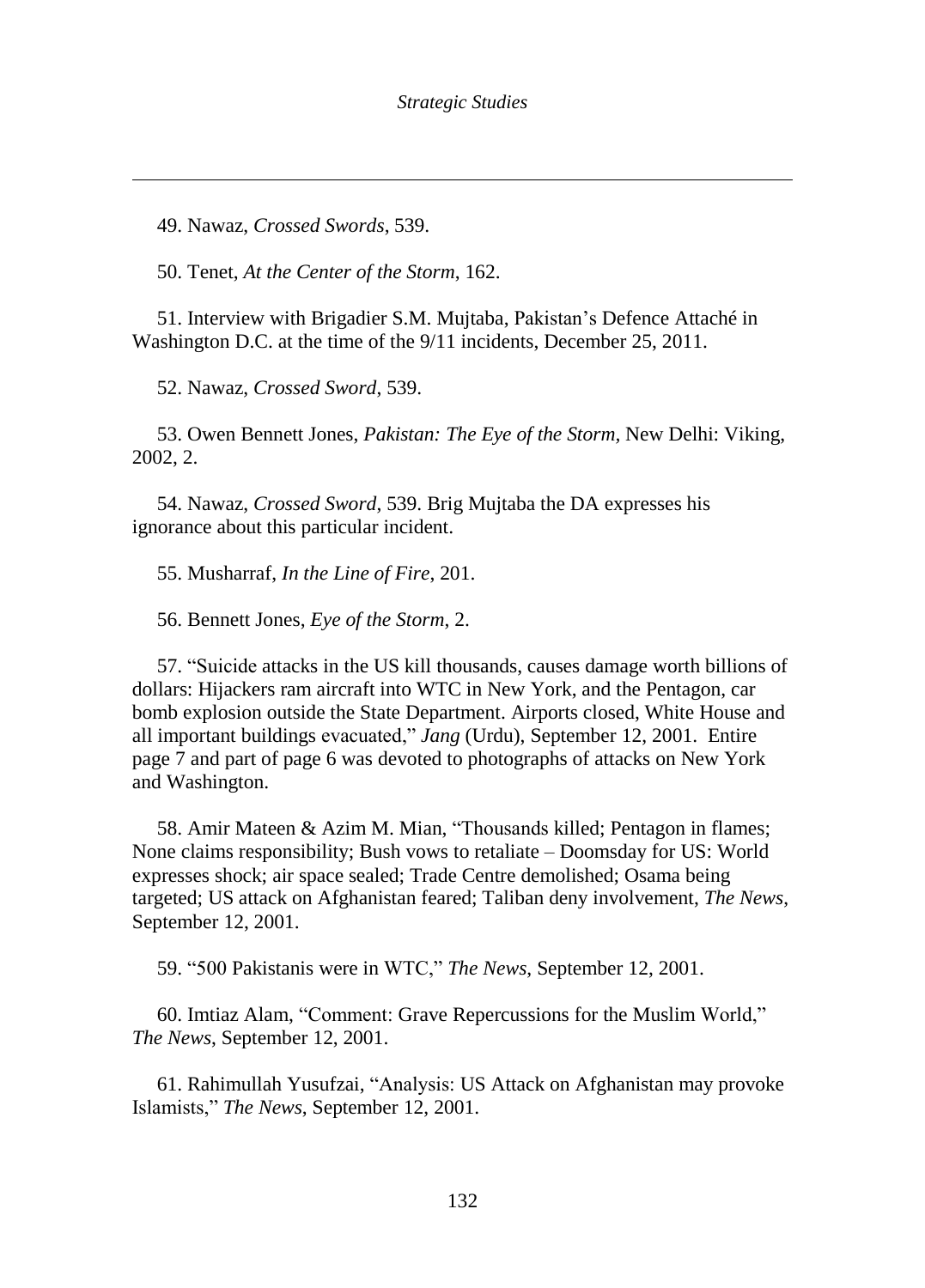*Examining Pakistan*'*s Strategic Decision to Support the US War on Terror*

62. Musharraf, *In the Line of Fire*, 200.

63. Ibid., 200.

 $\overline{a}$ 

64. Ibid., 201.

65. Abdul Sattar, *Pakistan's Foreign Policy 1947-2009: A Concise History,* Karachi: Oxford University Press, 2009, 267-268.

66. "Musharraf assails attacks, condoles with Bush," *The News*, September 12, 2001.

67. Sattar, *Pakistan's Foreign Policy 1947-2009*, 267-268.

68. Ibid., 269-270.

69. Ibid., 270.

70. "Pakistani military leaders meet," *The News*, September 12, 2001.

71. "Musharraf assures Bush of cooperation," *Dawn*, September 13, 2001.

72. Schaffer & Schaffer, *How Pakistan Negotiates*, 117.

73. US Embassy Islamabad (partially declassified) Cable 05123, "Musharraf Accepts the 7 Points," http://www.gwu.edu/~nsarchiv/NSAEBB/ NSAEBB358a/index.htm

74. Nawaz, *Crossed Swords*, 541.

75. 9/11 Commission Report cited in Nawaz, *Crossed Swords*, 541-542.

76. President General Pervez Musharraf"s Address to People of Pakistan delivered on September 19, 2001 (Extract) from Dr Noor ul Haq ed, "Pakistan War on Terror," *IPRI Fact File*, March 2006, ipripak.org/factfiles/ff71.pdf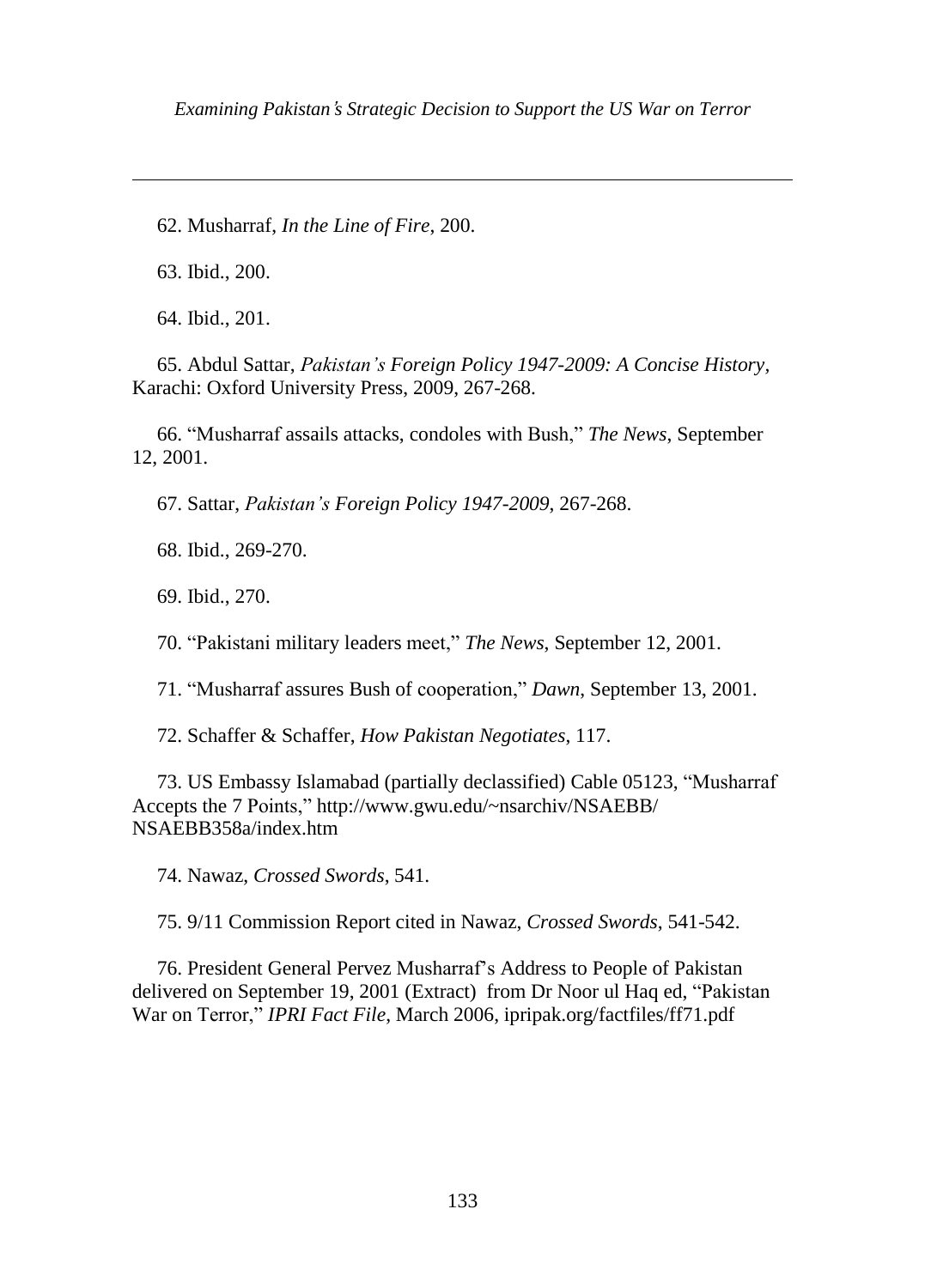77. Confidential Cable from US State Department 161279 to the US Embassy in Islamabad, *Deputy Secretary of State Armitage-Mamoud Phone Call-Sept 18, 2001*, Released in Full August 13, 2004 (Case ID 200401242), 1.

78. Text: Bush Announces Start of a "War on Terror," US Embassy Tel Aviv, September 20, 2001, http://www.usembassyisrael.org.il/publish/peace/archives/2001/september/0921a.html

79. "Afghan envoy denies Osama hand," *The News*, September 12, 2001.

80. Ibid.

 $\overline{a}$ 

81. Ibid.

82. "Omar says no intention to hand over Bin Laden," *Dawn*, September 13, 2001.

83. Text of Agreement and Fatwa by the Afghan Ulema dated 27/09/1422 AH. Copy available with the author.

84. "US official meets President today," *Dawn*, September 13, 2001.

85. "Article 5 invoked: Nato decides to take collective action," *Dawn*, September 13, 2001.

86. "Diplomats, UN Staff leave Kabul," *Dawn*, September 14, 2001.

87. "U.S. and NATO Formally End War in Afghanistan, *"New York Times*, December 28, 2014, http://www.nytimes.com/aponline/2014/12/28/ world/asia/ap-as-afghanistan.html? r=0

88. Schaffer & Schaffer, *How Pakistan Negotiates*, 136.

89. Ibid., 139.

90. Ibid., 140.